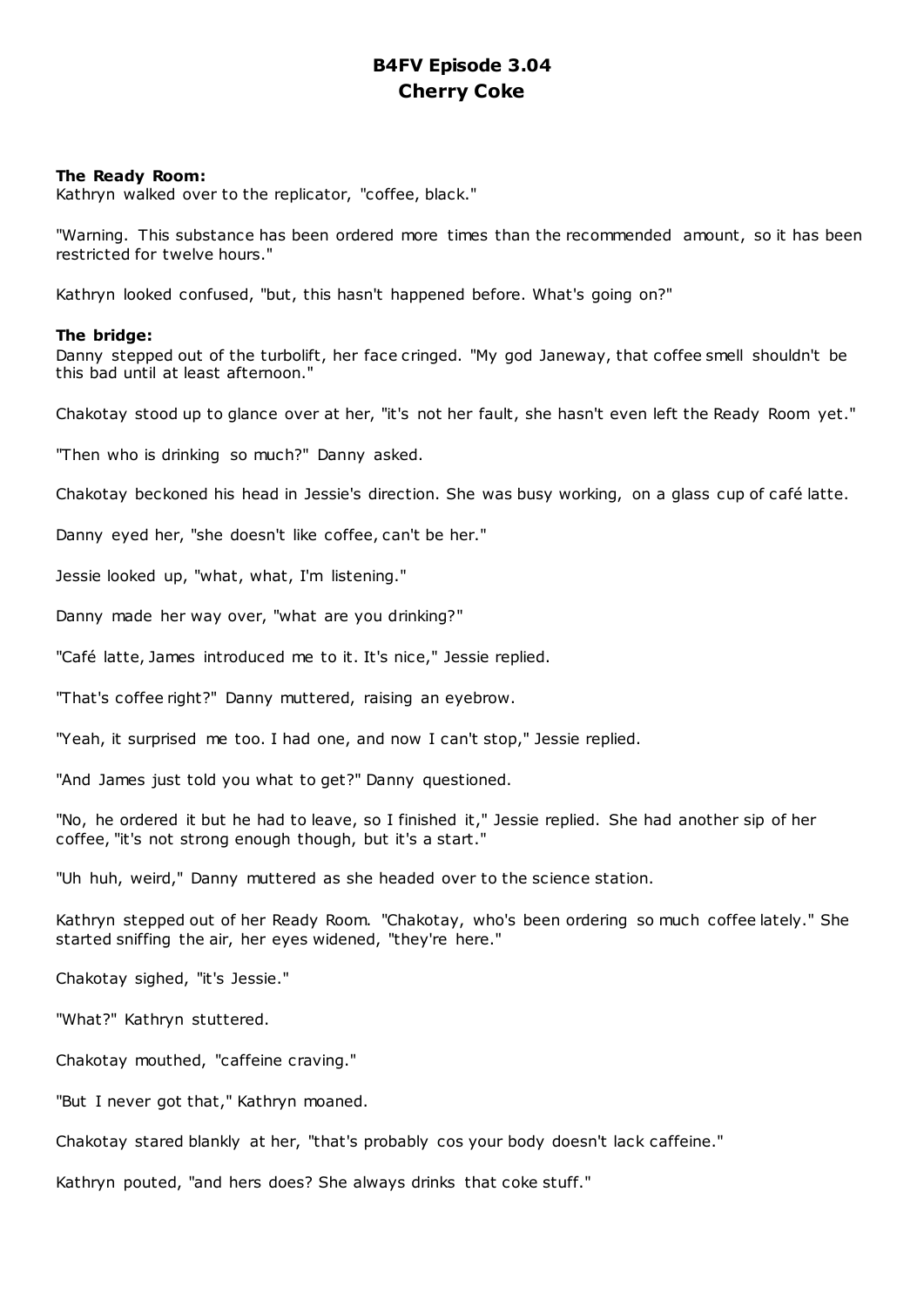"But not so much that it replaced her blood," Chakotay muttered. He went to sit down, trying to ignore the glares she was giving him.

"Jessie, don't you know that too much coffee is bad for you?" Kathryn asked.

Jessie looked over, "um, what?"

"It makes some people sick, and die," Kathryn muttered as she walked over. Danny glanced over, pulling a weird face. "If it doesn't then it um, causes people you touch to die too, or..."

"Does it cause insanity?" Jessie questioned, staring blankly. She quickly finished off her latte before Kathryn could get it.

"Uh Captain, you have to let other people have coffee you know," Chakotay said.

Kathryn stared back at him, "but it causes death in everyone but me."

"Convenient," Danny commented.

"I put milk in it," Jessie said.

"That's the catalyst," Kathryn blurted out.

"And that would be what exactly?" Jessie asked.

Kathryn groaned, "that's what sets the death virus off."

Jessie pouted, "but I like it now."

"You don't believe her, do you?" Danny said in disbelief. She pulled a face, "what am I saying?"

"It's not fair, it doesn't make any sense," Jessie muttered.

"No it doesn't," Danny sighed, shaking her head.

"Well can you get me another one?" Jessie asked.

"Oh no no," Danny replied, she turned her chair around.

Kathryn smiled smugly, "now that's a shame."

James stepped out of the turbolift with his own cup of coffee. He headed over to stand next to Jessie, "hey you."

"Hey yourself," Jessie said, eyeing the coffee. He didn't notice though.

He then pretended to look shocked and pointed at Danny's station, "there's something behind that station!" Everyone looked over, as they did James quickly kissed Jessie on the back of her head.

She giggled, "ooh sneaky."

"Yeah, what do you think?" James asked, slipping his available arm around her shoulders.

"Very smart," Jessie said with a smile. "You'll have to do that everytime. Think you can?"

"No problem. Everyone's stupid or paranoid enough to fall for anything," James replied.

"I still don't know what's behind the station," Harry muttered, still staring in Danny's direction. "Is it Danny?"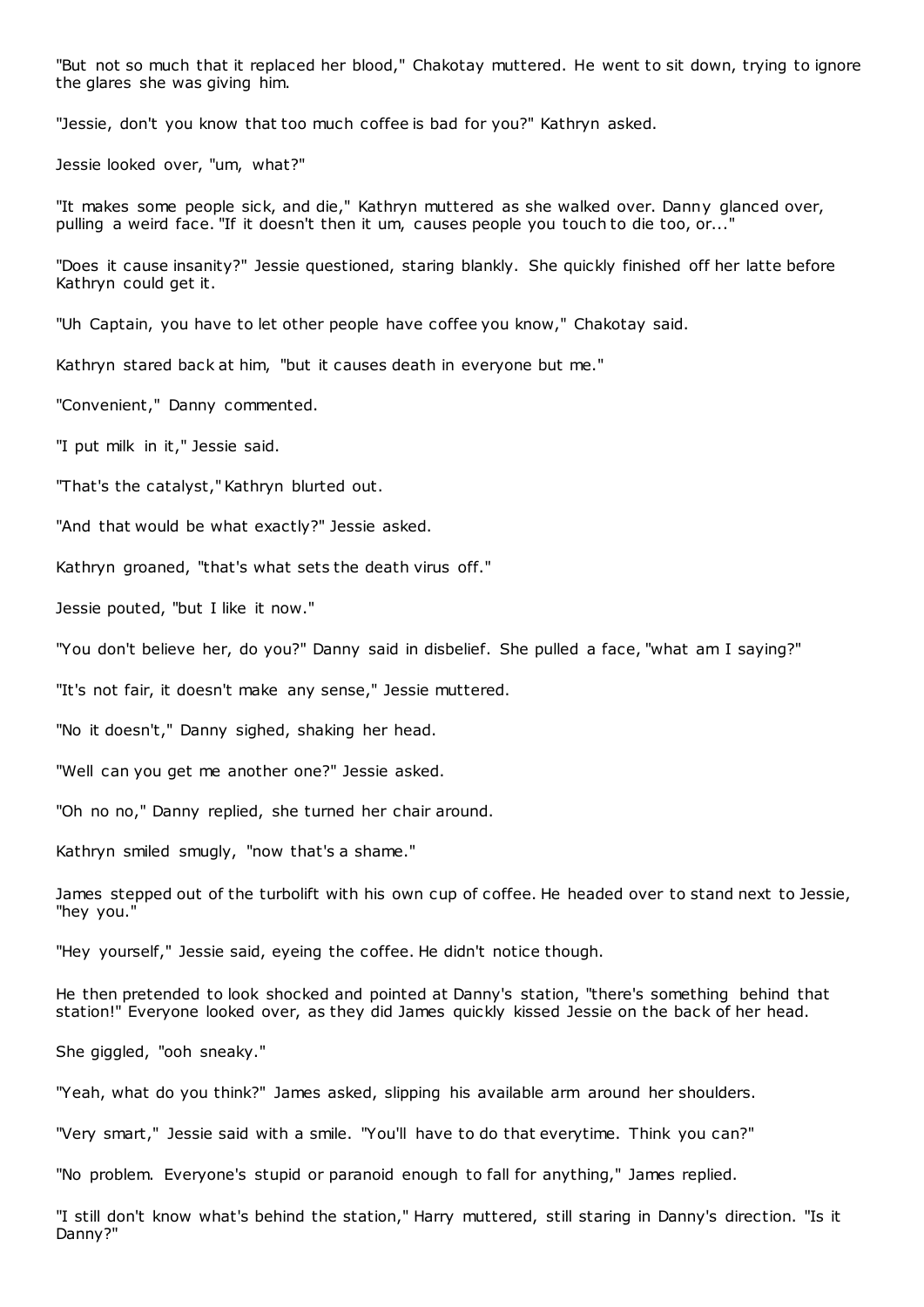"What, no? It was just," Danny grumbled. Kathryn interrupted her, "maybe it's invisible." Chakotay shook his head, "I can't believe how stupid you two are." "Shush, it might hear you," Kathryn whispered. Tuvok raised an eyebrow, "why couldn't I have joined a sane and smart crew?" "Soo, what's going on beside the station loving invisible aliens attack?" James asked, trying to keep a straight face. Kathryn raised an eyebrow, "wait a minute." "Finally, here it is," Chakotay sighed in relief. "If it's invisible," Kathryn said, looking suspicious. Chakotay stared at her, "yes?" "Then why hide behind a station?" Kathryn asked. Chakotay groaned, "good god." "Maybe it's just shy," James said. "Oh well," Kathryn said, smiling. She and Harry still continued to stare at Danny's station. "Are you going to finish that?" Jessie asked sweetly. "What, this? I dunno," James replied. "Ok," Jessie said quickly, she snatched the coffee out of his hands and quickly drank it. "Ookay," James said sounding bewildered. "What's with the Janeway impressions, Jess?" "I'm not an impressionist," Jessie giggled as she gave him the cup back. "Um, now I don't know what to be more scared about," James muttered. Danny stared at Kathryn with a raised eyebrow, "tell me about it." "I wonder if it has coffee," she said. "I just started to like it, it's really quite nice," Jessie said. "I thought you hated it," James said. "No, I just never tried it before," Jessie said. Kathryn slowly approached Danny's station, "we come in peace." "Oh brother, I'm out of here," Danny muttered as she got out of her seat.

James glanced back over, "do you think she'd believe it if I said Winnie the Pooh was eating honey on her chair?"

"What!?" Kathryn screeched. She turned around, "where, get it away!" She ran into the Ready Room.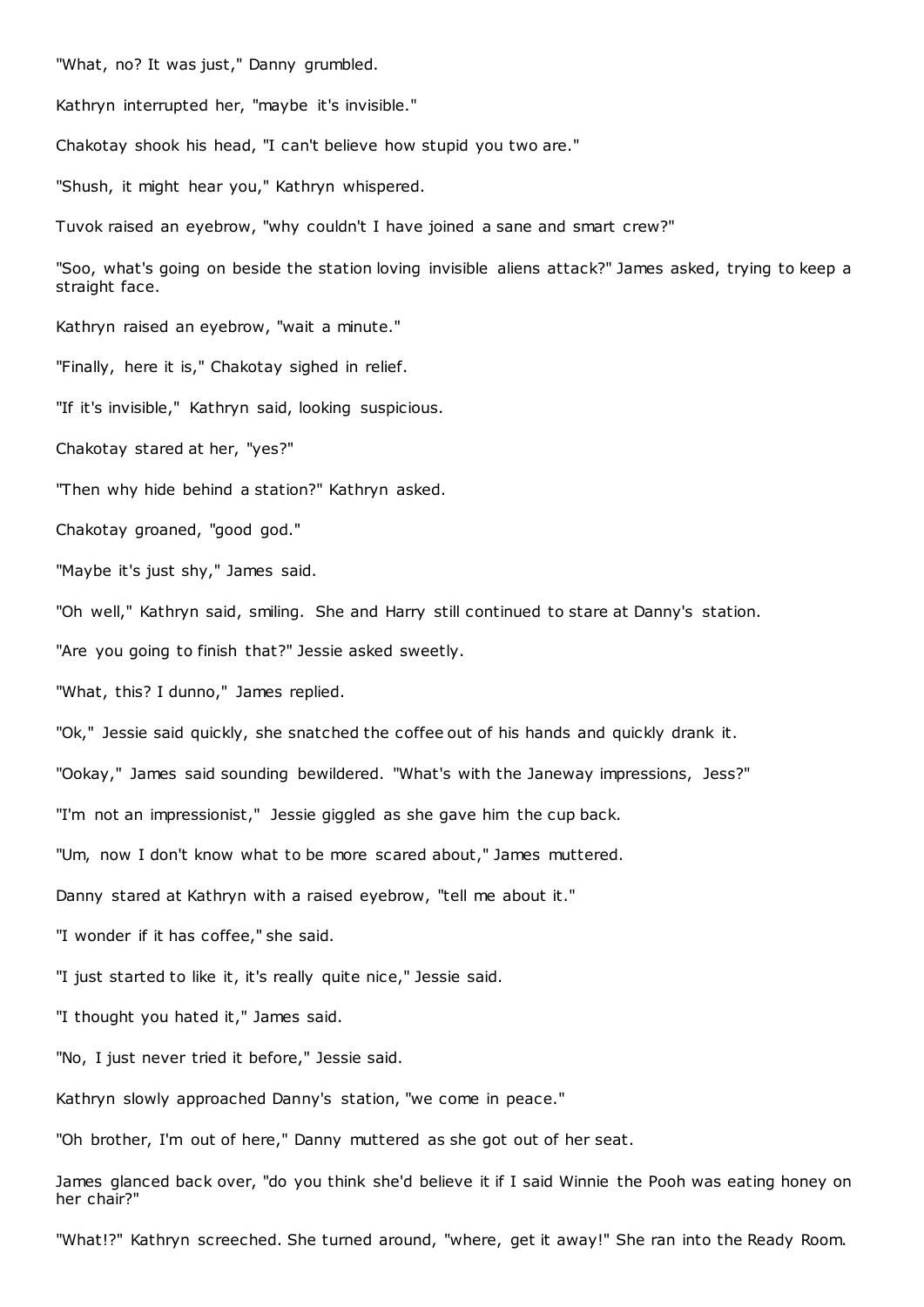"Yes she would," Danny smirked.

"Why did she run away?" Jessie asked.

"She still thinks a Winnie toy she had came to life when she was a kid, and tried to eat her hair," Chakotay replied. He turned pale, "oops, I wasn't supposed to say that."

James had to bite his lip to stop himself from laughing, "oh wow, I thought my story was bad."

Jessie looked up at him, "yeah, why are you scared of cuddly toys anyway?"

Tom turned his chair around, "you're scared..."

"No, I'm not," James muttered. "I just don't like them."

"Sorry, you knew what I meant. Well?" Jessie questioned.

"I'd rather not get into it right now," James replied.

Chakotay folded his arms, "is it anything like Kathryn's toy story?"

"Ooh Kathryn," Tom giggled.

"No it's not," James said with a smirk. "At least mine's realistic and understandable, at the same time."

"What, have you not seen Toy Story?" Harry asked, not reverting his eyes from the science station.

Tom turned his chair back around, "oh Kathryn." He pressed his finger tips against his other hand's, and made kissing sounds. "Oh Kathryn, I love you. Oh Chakotay, love you too." He didn't notice Chakotay step up behind him. "Why don't we take this to the bedroom. Oh Chakotay, you're so..." Then he noticed the shadow hovering over his station. "Please tell me that's James."

James raised an eyebrow, "why would I? Oh yeah the scared comment. Not worth it."

Jessie looked up at him with an impressed expression on her face, "aaw look at you, you're resisting the urge to hit him. Aren't you growing up?"

Danny sighed, "Jess, please don't drink coffee again."

Jessie turned to her with widish eyes, trying to look innocent, "why, it's nice?"

"Ok if it's not James, is it Jessie. No she's not fat, um, Neelix?" Tom stuttered.

Chakotay was now red with rage, "oh I'm fat am I?"

"Was that a dig at me too?" James asked.

"Oh crap," Tom muttered. He looked around for help without turning around but he was alone. Chakotay just smacked him across the head, knocking him out of his chair.

Kathryn peeped her head out of the Ready Room doors, "has that pooh bear gone now?"

"Yes, Bonnie the Crap Bear rejected his advances and now he's crying in his room," James replied.

"Oh I so want that bear," Danny giggled.

Kathryn's eyes widened, "so, she's still here?"

Chakotay groaned, "for crying out loud, there is nothing out here! James just keeps tricking you!"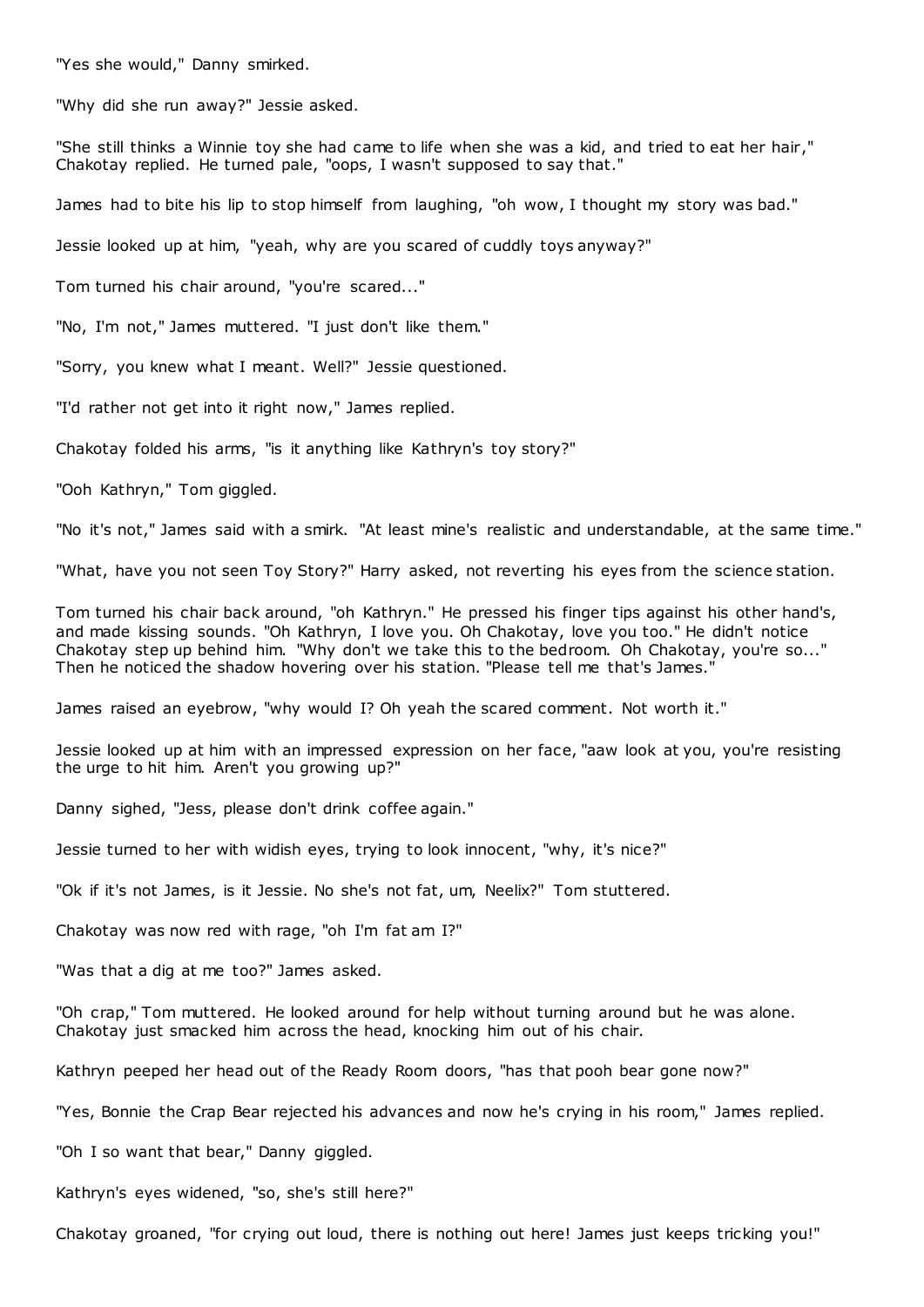Kathryn stared blankly, she then laughed nervously. "I know I was just playing with him, like I used to when he was little."

Everyone glanced at her, frowning, then over at James who was glaring at her. "I told you not to blurt that out to everyone!"

"Which part?" Tom sniggered from the floor.

Jessie was confused, "you knew her when you were little?"

"It turns out that she was my nanny when I was a baby," James muttered quietly.

Kathryn finally rejoined Chakotay in the centre of the room. He was eyeing her suspiciously. "What? After that little fight on New Earth about, you know, I had to tell him something or he'd think I'm obsessive and mad," she whispered.

"I think everyone already thinks that anyway," Chakotay muttered.

"Oh please, I'm perfectly sane," Kathryn said, glaring a little. "Besides, everyone's obsessed with something. It's human nature.

Tom finally pulled himself onto his feet, "oh that's funny. Did she used to give you a milk bottle, and a dummy. Oh and did she change any diapers?"

"Don't laugh Tom, she babysitted you too," James muttered.

Tom turned pale, "oh god, that wasn't supposed to come out."

Harry smirked, "god that woman gets around."

Danny shushed, "shhh, I want to know if she gave him a bottle, dummy and if she changed his nappy."

"Nappy? Ugh British make it sound all cute and everything," Tom scoffed. Danny rolled her eyes.

Kathryn looked around, "so, change of subject. How is our invisible visitor?"

"Oh the Crap Bear rejected him too, she was on a role after all," James replied.

"Are you mocking me?" Kathryn snapped. "I'm neither stupid or um... foolish, so you can cut it out ok."

James shrugged, "all right, fine."

Kathryn smiled, "thank you." She turned around, "now let me make first contact, it's a Captain duty after all."

"Well she sure proved me wrong," James commented. Everyone nodded their heads, excluding Harry who was still staring at the station too.

# **The Mess Hall:**

"La la, turnip and Leola stew," Neelix sang quietly from his kitchen. "And they say I don't cook for the vegetarians, I'll show them."

"Ohno, you're not singing again are you? I had nightmares for weeks the last time," Thompson muttered.

Neelix looked up from his big pan, "I'll pretend I didn't hear that. What can I get you?"

"Food," Thompson replied.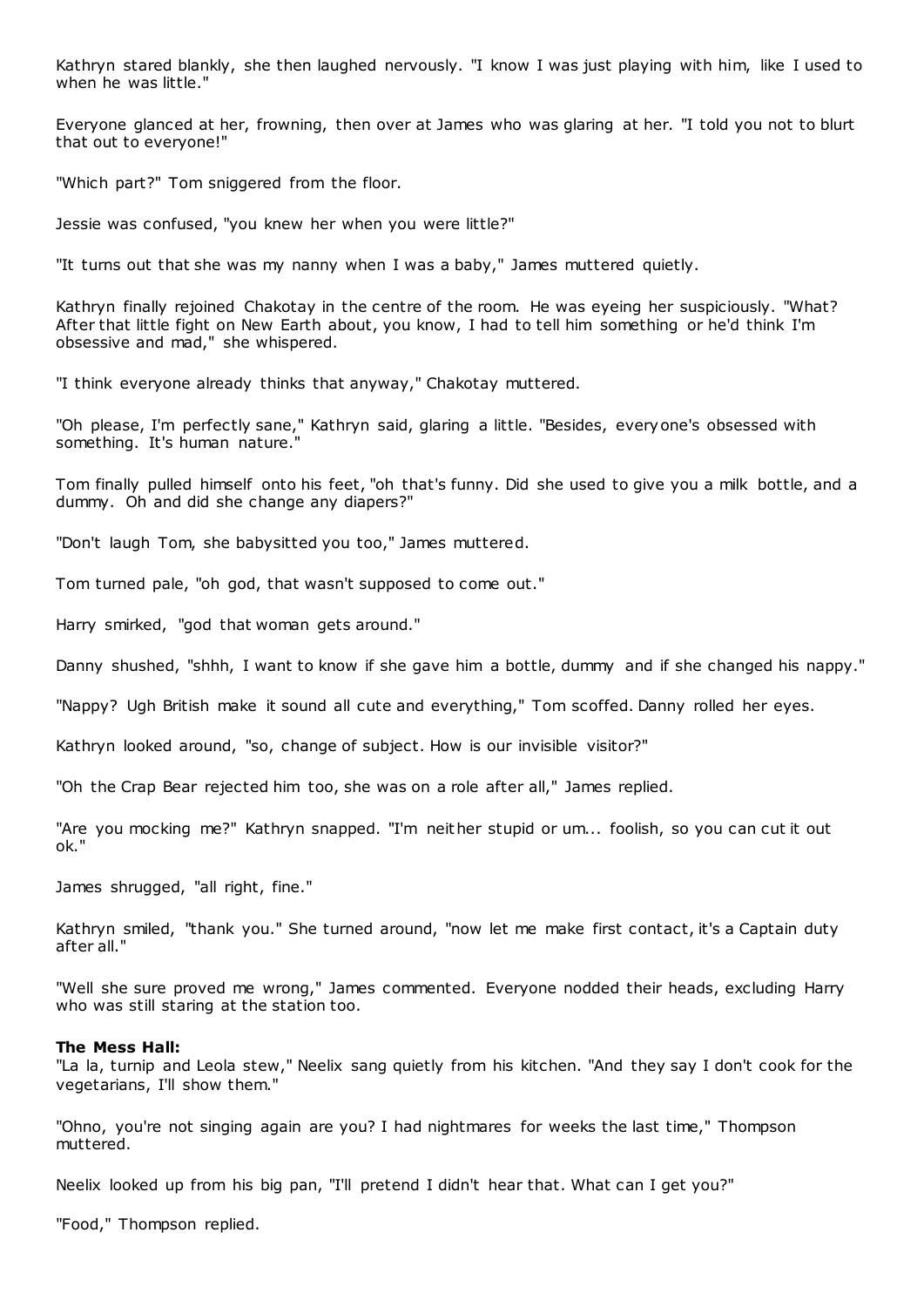"Specifically? I've got turnip and Leola stew. Leola and Chicken Chasseure. Oh and I've got this lovely Chilli Con Carne with Leola flavoured bread," Neelix said.

"I said food Neelix, but the con carne sounds good. Just don't put the bread on, I don't like bread," Thompson said.

Neelix raised his eyebrow, "you don't like bread."

"No hate it," Thompson meekly replied.

"The Chilli is very popular today. Too bad some have complained about not being able to drink coke with it," Neelix said.

Sid joined Thompson, "hey Neelix, what's for lunch?"

Neelix grinned, "why it's my favourite customer."

"Not surprising," Thompson muttered to himself.

"I've got stew, a Chasseure and Chilli Con Carne," Neelix replied.

"Hmm, how hot is the chilli?" Sid asked.

Meanwhile Faye and Claire walked in through the nearby doors, they headed straight for the replicator queue.

"I'm telling you, Lee was totally hammered," Claire said. "Maybe you'd know if you didn't skive so much."

"I don't skive," Faye quickly blurted out. Claire raised her eyebrow. "Fine I do, but you would too if you could."

"Yeah. Anyway the Doc gave Lee detention so he won't be leaving class for a few hours," Claire said.

"It seems weird that he was drunk. Are you sure he wasn't just himself?" Faye asked.

Claire shook her head, "no, unless he always tries to kiss Craig."

Faye stared at her with wide eyes, "oh my god, really?"

Claire nodded, "hell yeah, I haven't seen Craig since. I think he went hiding in the toilets. What an idiot, you can hide in the boys toilets if it was a girl, but not a boy." She ordered her lunch. "I always told him that he was gay, but did he listen to me?"

Faye laughed, "right, Craig gay, never."

"No I mean Lee," Claire said.

"Oh, yeah I knew that," Faye muttered. She ordered her lunch. "What makes you think he is?"

Claire shrugged, "I dunno, I can usually sense these things." They both sat down on a table next to Tom, Harry and Ian.

"Harry Harry, if something really was behind the station, it would have come out by now," Tom said.

Harry shrugged, "it's invisible remember."

Ian looked confused, "but if it was invisible, how did James see it in the first place?"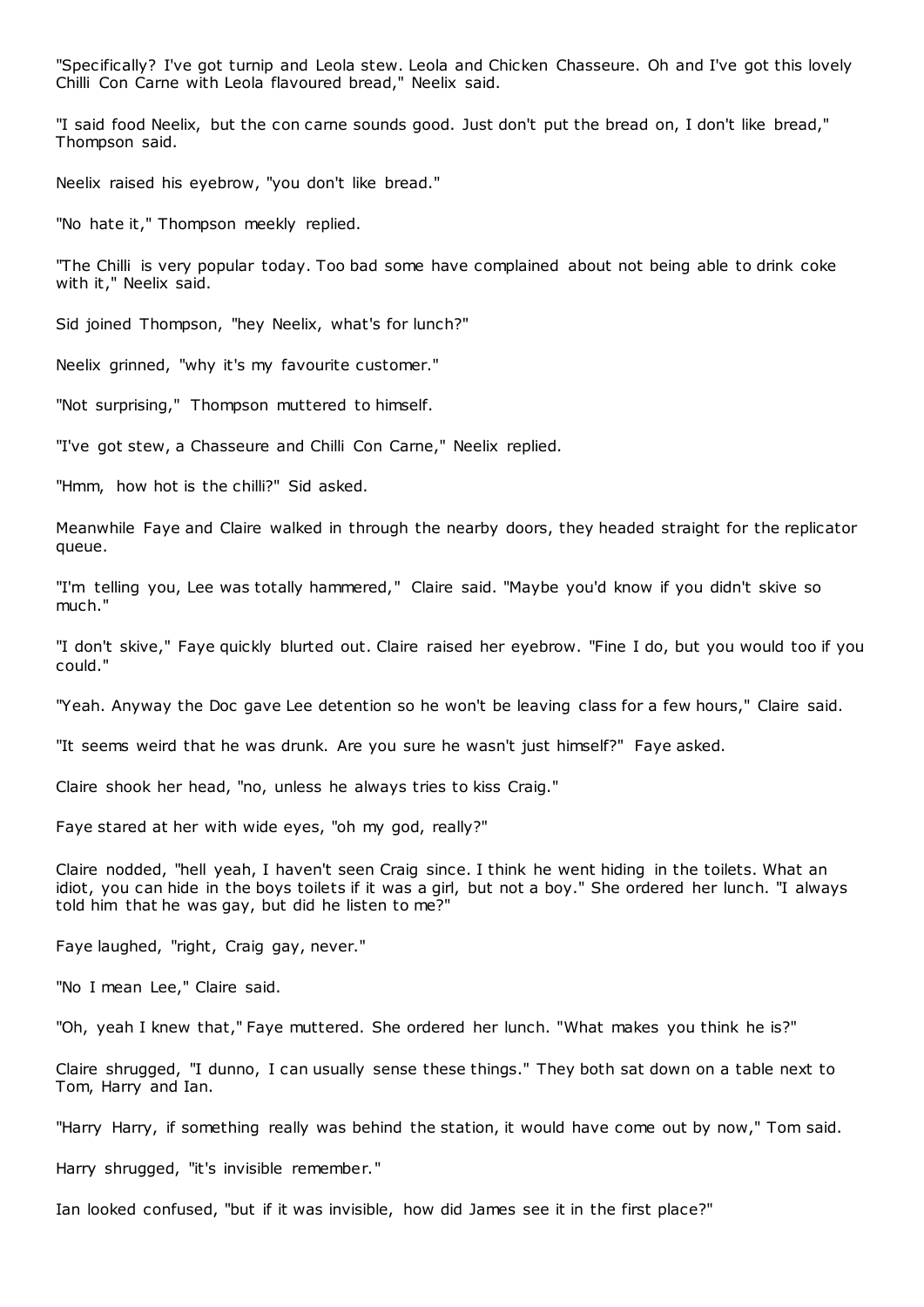Harry stared blankly, then it hit him, "oh yeah."

Tom groaned, "ugh Harry, I thought you were the smartest of the three of us."

"Thank you," Ian muttered.

"Well why would he say there was something if there wasn't?" Harry asked, pouting. He finished off his bottle of coke.

Ian shrugged, "maybe it was a distraction."

"Or maybe it was just a simple prank," Tom said. He pulled a face, "on normal people it would be a crap one, but with us it worked like a charm."

"I need more coke," Harry muttered. He climbed out of his chair, "this cherry stuff is great, why didn't anyone tell me sooner?" He walked away, but not very steadily.

"Is he drunk or stoned?" Ian asked.

Tom smirked, "Harry's not the type for either."

"Really, hasn't he been drunk before?" Ian asked.

"I've never seen him," Tom replied, shrugging. "But you're right, he does look a little drunk. He's also as blunt as a... as a... Help me out."

"Oh I don't know, just say he's as sharp as a pillow," Ian said.

Tom nodded his head, "well done."

Ian smiled, "and you said Harry was the smartest, yeah right."

Harry stumbled back over, his new bottle was already half drunk. "Hiya boys," he giggled. He then started sniffling, "my god I miss my mummy, I wish she was here."

"You're right, he is drunk," Tom commented.

"I thought he always talked like that," Ian said.

Harry got tears in his eyes, "you guys, you guys are great." He stood in between them, and put his arms around their shoulders. "I love you guys, Tom more so. You're my best friend."

Tom looked more uncomfortable than Ian. "Um, Harry. You do know that you're not supposed to say *I love you* to other guys, right?"

"He might be gay," Ian said with a smirk. His eyes widened, "wait, I was included there, wasn't I?"

Nearby Faye was watching them, she turned back to Claire. "What about them?"

"Why, you like them?" Claire questioned with her mouth full.

Faye pulled a face, "eew no, just curious." She sipped on her coke.

Claire glanced over, "Ian's straight, Tom ditto, Harry's just drunk."

"Really?" Faye said.

"Yep, he's just a straight pansy, and a mummy's boy," Claire replied. She sipped on her own coke. "Mmm, this is different, is it just me?"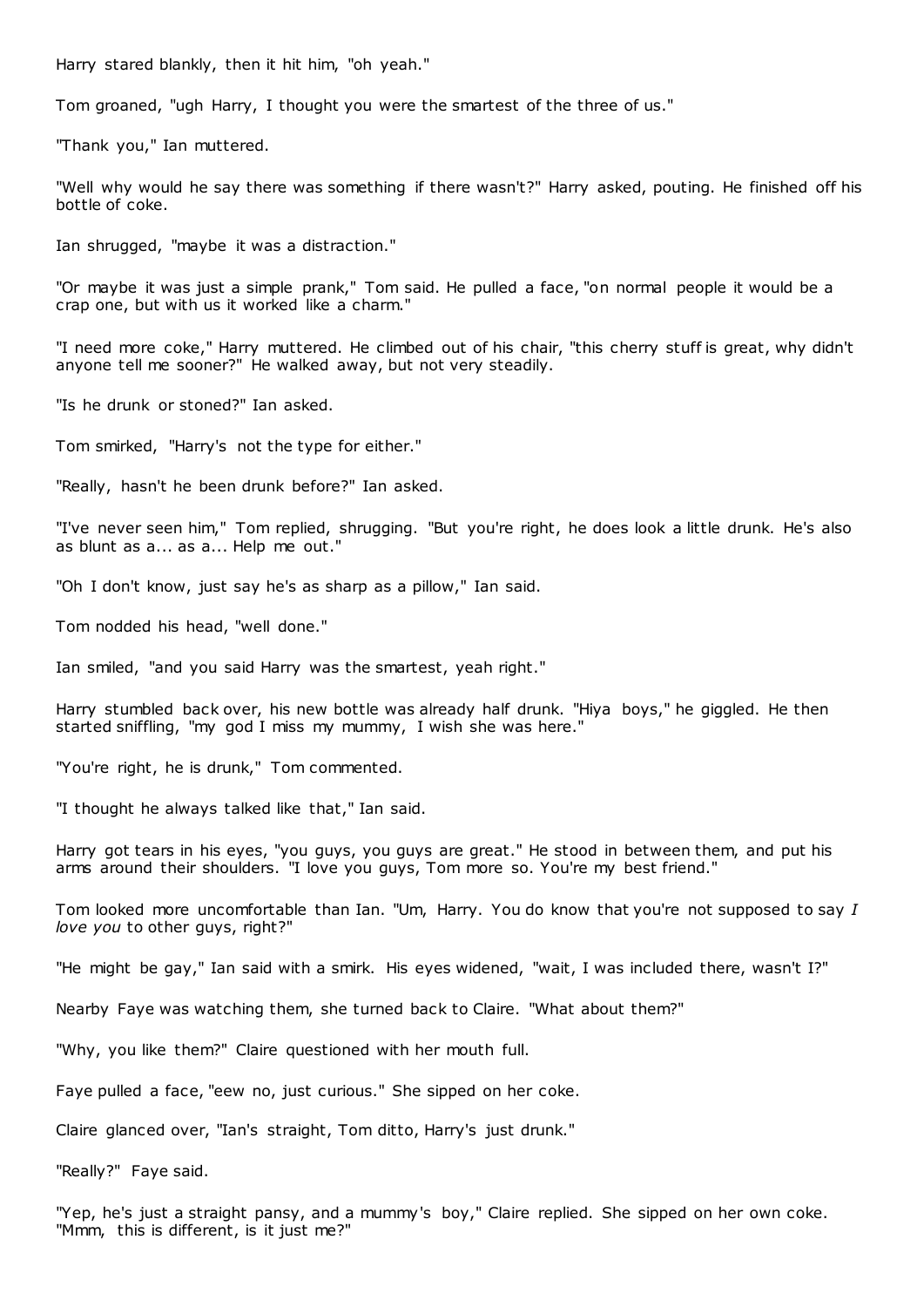"No, probably the replicators are broken again," Faye replied.

James and Jessie walked in, they headed for the replicator queue.

"Please tell me you're not addicted, like Janeway addicted," James said.

"I wouldn't go that far," Jessie said.

"Good, cos one's bad enough," James sighed.

Jessie passed him an icy glare, "hey, no way anyone can be as bad as her, especially me. Besides I only had two cups."

"Ok ok sorry," James muttered as she got to the replicator. She ordered hers. "You're getting coke, that's good."

"Only because the replicators have banned coffee for a few hours," Jessie said. She walked away with her tray.

"That's the only reason? Great," James muttered to himself.

# **The Bridge:**

# *Captains Log Supplemental: I think I'm doing very well during this temporary coffee shortage, no withdrawal symptoms or anything. Anyway I'm continuing my mission to make first contact with the invisible alien and..."*

Chakotay groaned, "for god's sake Kathryn, James tricked you about that too!"

Kathryn stared coldly at him, "delete log. Ahem, begin again."

# *Captains Log Supplemental: Chakotay is fired. Second bit of business, first contact with..."*

"I'm not mocking you," Chakotay muttered.

"Oh, really?" Kathryn said. "That explains why the trap didn't work."

"Oh it did," Chakotay sighed, pointing at the crewmember at the science station.

"Can someone let me out now?" he asked, as he struggled to get out of the net.

Kathryn stared at him, "no, you might be thwarting my attempts at first contact."

"Why would you make first contact by throwing a net on it?" Chakotay asked.

"Well these days it doesn't go well. Obviously being nice all the time just screams *walk all over us, we're carpets,*" Kathryn replied.

Chakotay shook his head, "ok now I'm convinced. You're having coffee withdrawals."

"No I'm not!" Kathryn snapped.

"Well it always happens when you have too much in some mornings, and the replicators don't let you have any for two hours," Chakotay said.

"It's banned me for twelve hours actually, and I only had one cup!" Kathryn yelled.

"Hmm, that's strange," Chakotay said. "Jessie only had two, and I doubt anyone else had more than usual."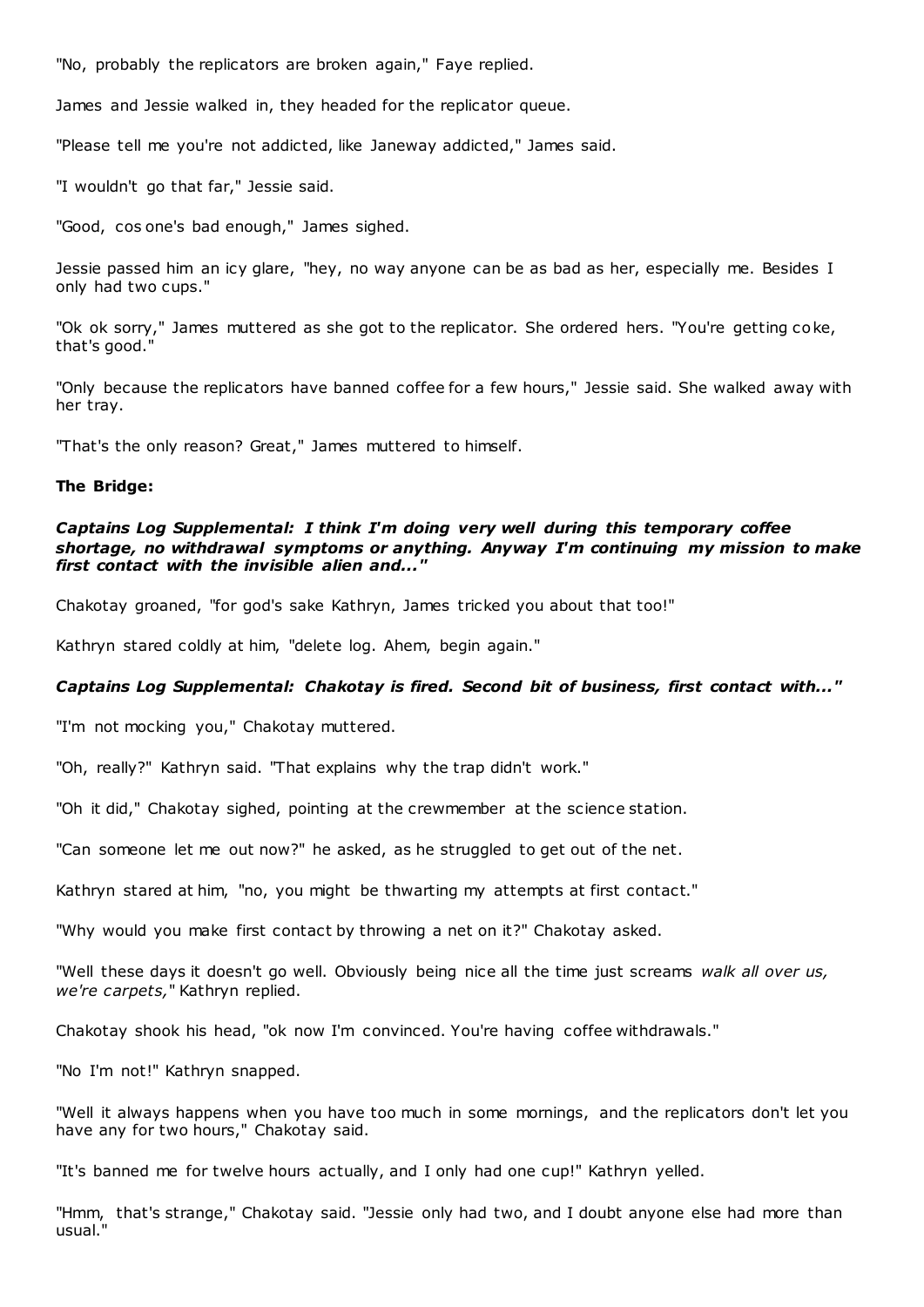"Yes well, Mister Tuvok, can you investigate it?" Kathryn asked.

Tuvok raised an eyebrow, "yes Captain but it is probably an Engineering problem."

"Still get on it and get rid of that buzzing sound," Kathryn said.

"What buzz..." Tuvok started to ask.

Kathryn gasped, "why is that crewmember in a net?"

Chakotay groaned, "you did that. I told you, coffee withdrawal."

"Get him out, that may scare away the alien," Kathryn ordered. Tuvok raised his other eyebrow as he headed for the turbolift.

"I told you, James made that up!" Chakotay groaned.

"He did? I was wondering why the phaser didn't work," Kathryn said.

"Again, why would you do that?" Chakotay asked.

"Well all aliens around here are hostile," Kathryn replied. Chakotay rolled his eyes. "Why did he lie to me?"

"He did it to everyone. It was obviously something anybody would do to get everyone's attention elsewhere for a second," Chakotay replied. He shrugged, "Jessie was there so he probably kissed her or something."

"What? Well I'm so glad you and some others were here. I've been working on this alien for hours," Kathryn grumbled.

Chakotay rolled his eyes, "yes, Sickbay is full of crewmembers who tried to kiss for two hours, and forgot to breathe. Good thing we were here."

"You're mocking me again! Do you want to be fired!" Kathryn snapped.

"No but it was a bit silly to think that..." Chakotay said.

Kathryn interrupted, "enough, I get enough from James."

"And Tom. I'll not tell you what he did," Chakotay quietly said.

"Why, what did he do?" Kathryn asked.

Harry fell out of the turbolift, the thud startled everyone on the bridge. Tom walked out afterwards and walked around him.

"What the?" Chakotay muttered.

"Harry's hammered," Tom said. He looked down as giggling started coming from his feet.

"What?" Kathryn snapped.

"It wasn't me, so stop yelling at me," Tom pouted.

"You have nice shoes," Harry's voice said.

Tom looked down again to find him stroking his left shoe, "they're the same as yours."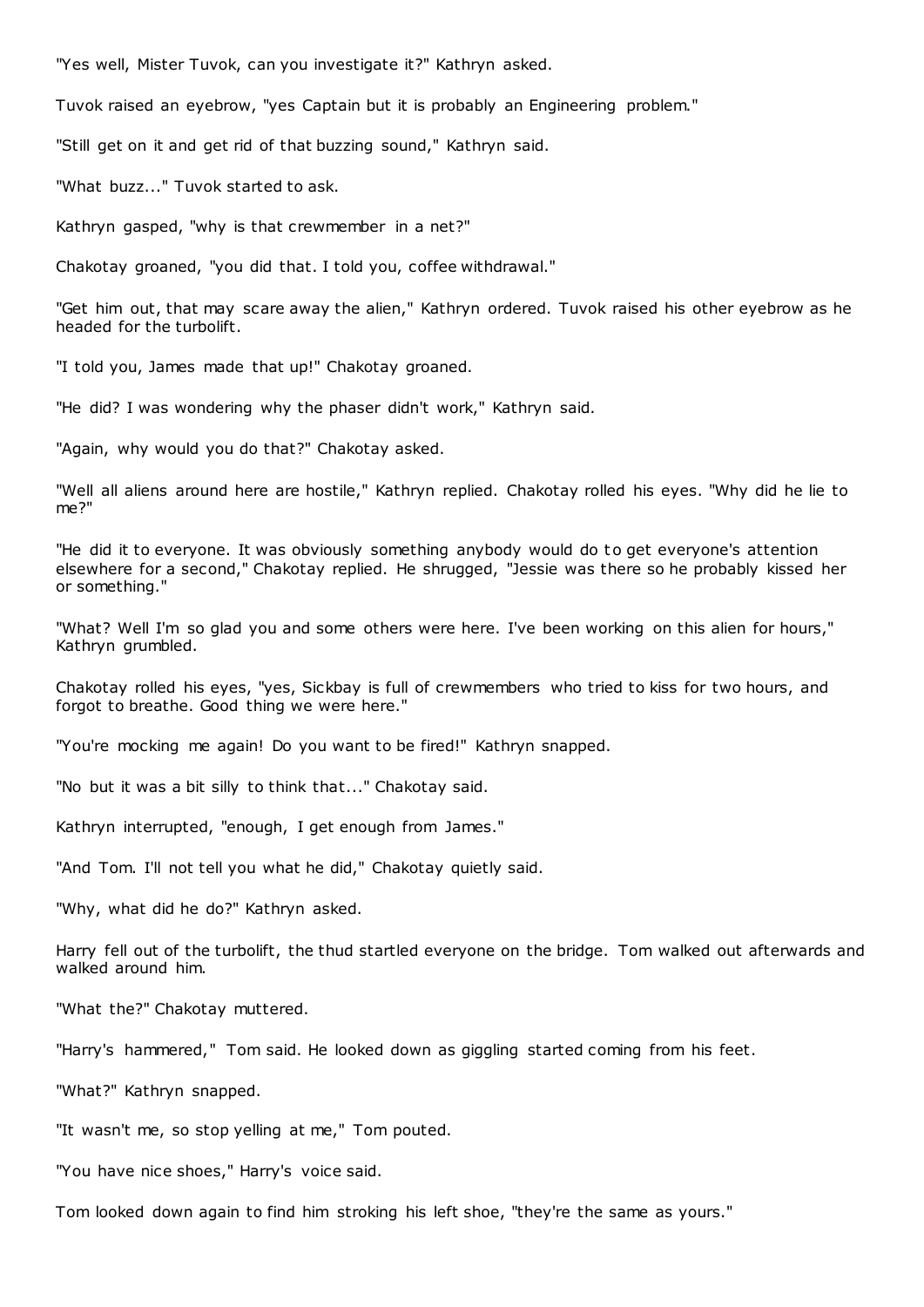"Oh," Harry said. He tried desperately to bring his foot closer to his face as he lay on his side, but with no luck. He rolled onto his back and tried again, but again it didn't work.

"Try sitting up or..." Tom said, looking amused.

"No no I got it," Harry said. Now he had his legs up in the air, he reached out to grab one of his shoes and he pulled it off. Just then he fell to the side, and landed in a heap. "Hey, what do you know, they are."

Tom quickly walked away, "he's not the only one anyway."

"What? Who else is?" Chakotay asked.

"Let's see um. Faye, Lee, Claire and Craig I think, but I think he was just scared of something," Tom replied.

"All of them are underaged," Kathryn pointed out.

"And that mattered since when?" Chakotay asked.

Kathryn ignored him, "are you sure?"

"Well if Lee always tries to kiss guys when sober, and Faye dances on the table for a living, then no I'm not," Tom replied.

Kathryn and Chakotay glanced at each other. "One of us should check this out," Kathryn said.

"Hmm yes, but this is typical teen behaviour. We shouldn't worry about it really," Chakotay said.

Jessie marched onto the bridge, "ok, who stole that expensive jacket I got for my birthday?"

"No one, you're wearing it right?" Kathryn replied.

"Oh," Jessie said, glancing down. "That's embarrassing." She took one more step forward but tripped over Harry, and landed right on him.

"No, that is," Tom commented.

"Eeew Harry," Jessie squealed as she clambered back onto her feet. She brushed herself off, "eew germs, get it off."

"You were saying?" Kathryn said with a frown.

Chakotay sighed, "she's probably just high on the coffee."

Harry sat up and grabbed a hold of Jessie's leg, "please don't go pretty girl."

Jessie groaned, she shook her leg and he fell off easily. "God, what's wrong with him?"

"Drunk," Tom replied.

"Oh, like everyone else around here. Is it Christmas already?" Jessie asked.

"No, it's June," Tom replied.

"Oh," Jessie said, looking confused. "There's no holidays in June." She headed for her station. Once there she opened a half full bottle of Cherry Coke.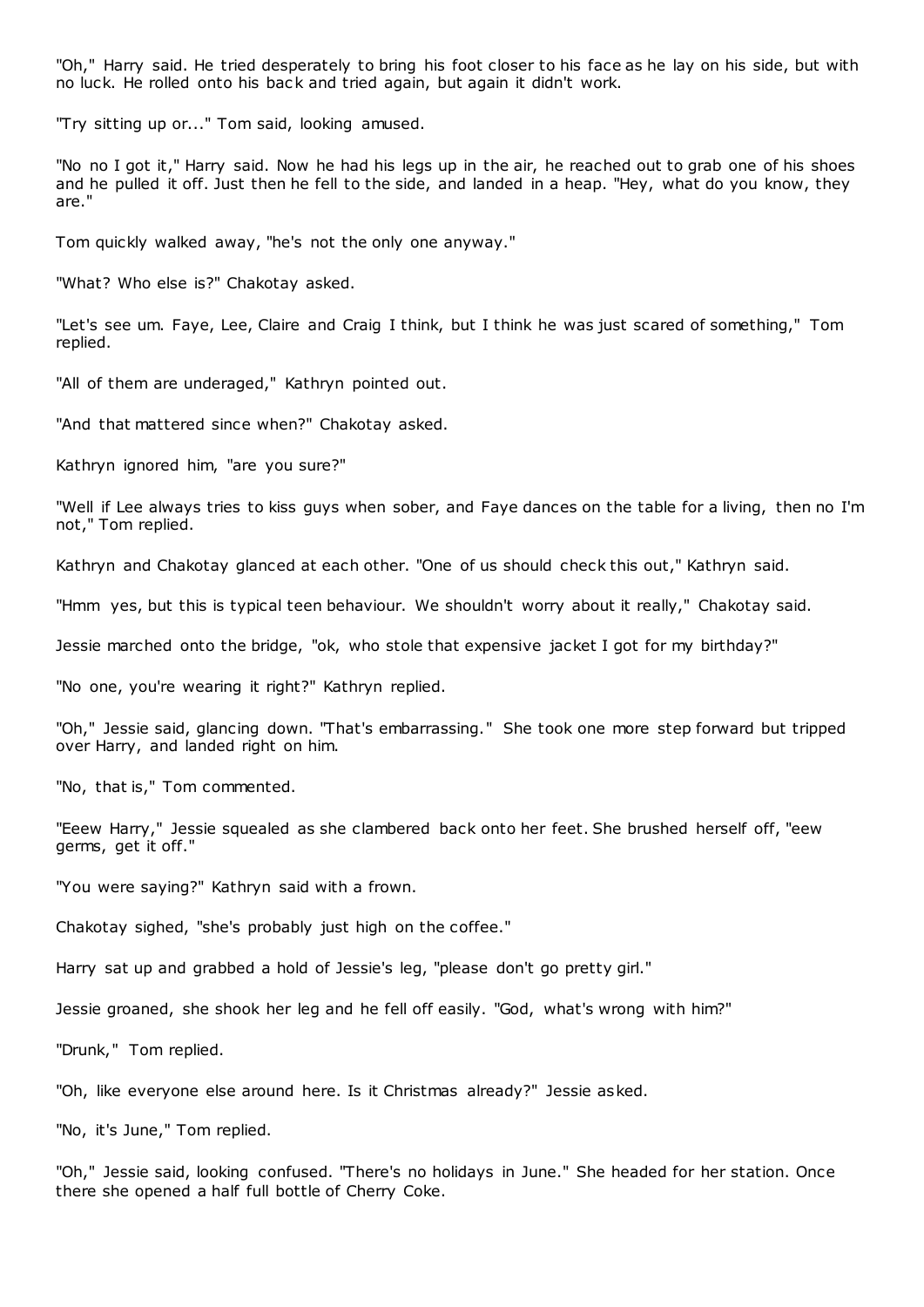"Something's weird about all of this. Why would any of those teens drink and during the day?" Chakotay asked.

Jessie giggled, "we have a mass spiker."

"And isn't Jessie supposed to lay off the booze, cos of you know," Chakotay whispered. Kathryn nodded.

"That's quite likely as it's Voyager," Tom commented. Everyone looked at him. "It's not me!"

"I'll go and check this out. Where was everyone?" Chakotay asked.

"Mostly Mess Hall, but they'll have moved by now," Tom replied.

"Ok," Chakotay sighed, he walked towards the turbolift.

"And he had the nerve to say that I was, what was it? Coffee Withdrawal, or something," Kathryn muttered.

"Yeah, I know. I mean why say that you're acting abnormal when everyone knows that you're not normal anyway, and you're worse on coffee than everyone is drunk," Tom said.

"I know," Kathryn said. She then narrowed her eyes.

"Uhoh, not again," Tom muttered. He backed off slowly.

Tuvok walked into the Security Office. He raised his eyebrow as he glanced around to find it empty. "Mr Taylor?"

James appeared behind the desk, "yeah what?"

Tuvok turned around, "what were you doing under the desk?"

"I dropped something," James replied.

"I see. The Captain claims that the replicators are malfunctioning again. I have asked Miss Torres to fix it, I thought you could find out if someone tampered with it," Tuvok said.

James stared blankly at him. He slammed his hand on the desk, "ok mister, just because I've done it before, doesn't mean I did it again." He climbed to his feet and pointed his finger at him, "ok you know, I just realised that you didn't accuse me."

"Yes indeed. What were you really doing under the desk?" Tuvok asked.

"Not drinking Cherry Coke that's for sure," James replied, shaking his head.

Tuvok raised his eyebrow, "I see, interesting."

"What is?" James asked.

"Everyone I've seen that has seemed intoxicated has been drinking that stuff," Tuvok replied.

"That is interesting," James said as he went to sit down. Instead he fell to the floor. He quickly pulled himself up using the chair, "woah woah, are you ok?"

"Um yes, you were the one who fell," Tuvok said.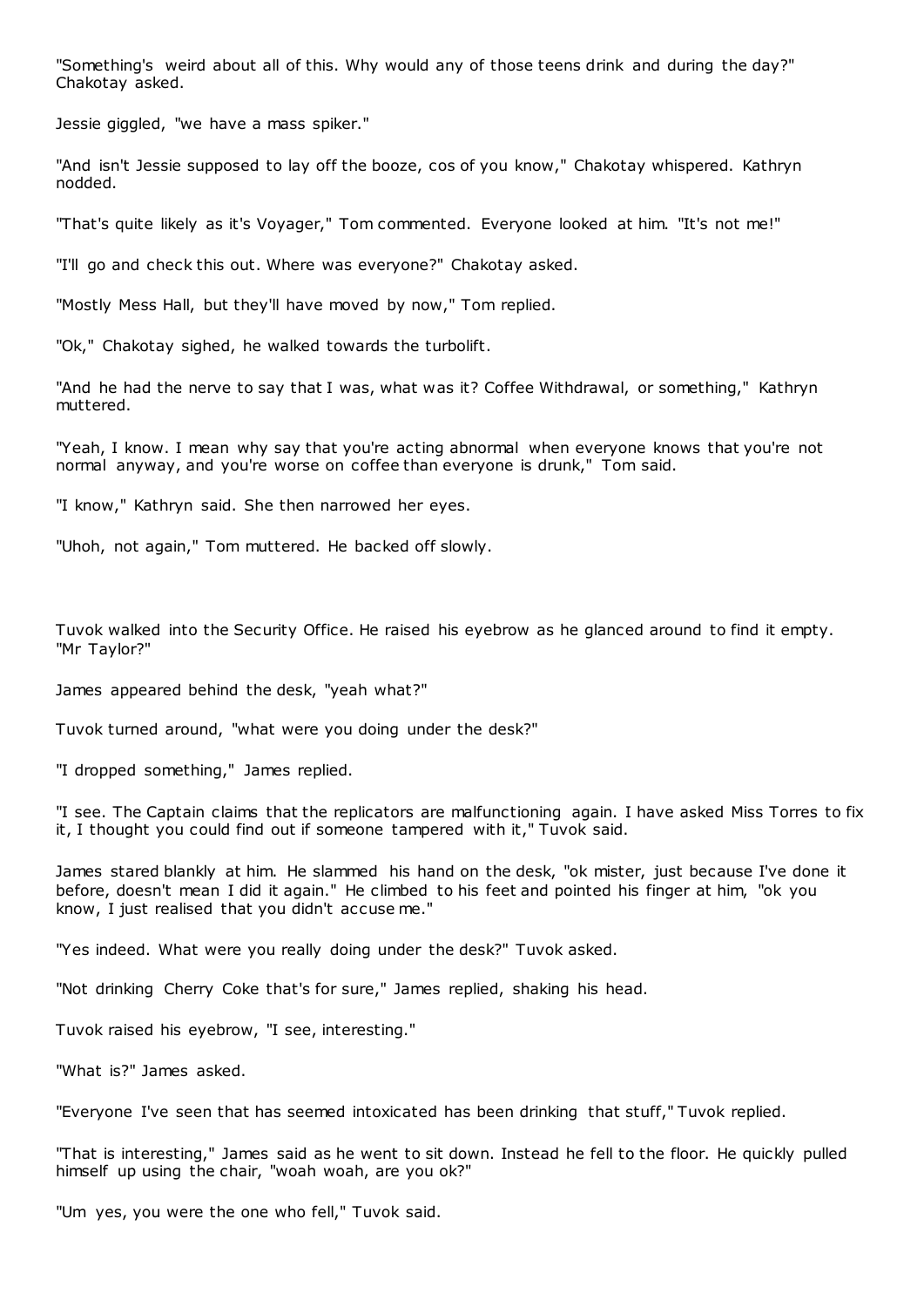"Really? You know what I think? I think someone's covering as he's had too much to drink today," James said. He leaned on the table. "I won't tell anyone," he whispered.

"I have not," Tuvok said with a frown. "You have been drinking Cherry Coke and like the others it has..."

James gasped, "how did you know?"

"Because you said you weren't, in an obvious lying way," Tuvok replied.

"Wow you're smart, you're a smart guy. Did you go to smart school?" James asked, he tried to sit down again, this time he got it.

Tuvok's eyebrow raised higher, "maybe you should stop drinking it."

"Well I think you should shove it," James said.

"Shove what?" Tuvok asked.

"I really, really, really don't know," James muttered. "Excuse me a sec ," he said before going back under the table.

Tuvok tapped his commbadge, "Tuvok to Janeway."

In: "What is it, I'm kinda busy."

In: "For the love of god, I didn't do anything wrong."

In: "Stop running you pansy!"

"Fine," Tuvok sighed, tapping his commbadge twice. "Tuvok to Chakotay."

In: "Chakotay here."

"Commander, something in that cherry substance is making the crew intoxicated. Somebody must have spiked it," Tuvok said.

In: "No, there's been no real supplies for ages, it's all been replicated."

"That is odd," Tuvok said.

Lee ran into the room, "Tuvok!" He hugged him and kissed him on the cheek. "You're so cool, love you man." He looked around after backing away, "any other hot guys in here?"

Tuvok's other eyebrow went higher, "hot guys?"

James pulled himself up, "that stuff's real good." He spotted Tuvok, "you're still here?"

"If I were you, I'd hide," Tuvok said.

"Why?" James asked.

Lee's eyes lit up, "Jamesy, come here!"

"Eeew, no way," James muttered.

Lee rushed to the desk and climbed onto it. "Now this is what the doctor ordered, Tuvok's just yuck in comparison," he said, giggling.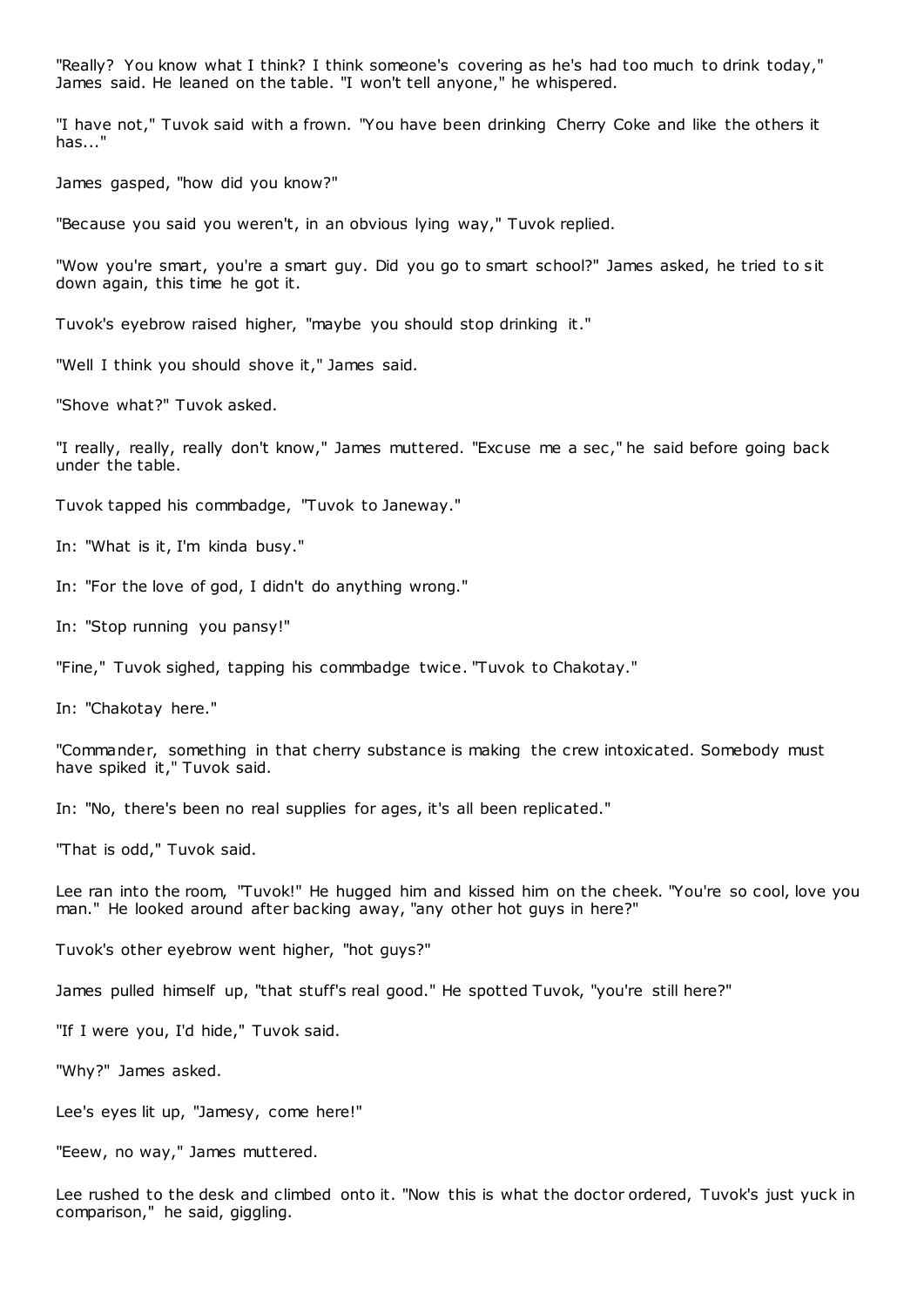"Uh thanks, but no," James muttered, backing away looking for an escape.

"Come on, you know you want to make out or something," Lee said. He fell off the table and landed on a heap on the floor.

"I need therapy, again," James commented. He quickly headed for the door, stepping over Lee. "Though he technically wasn't wrong, see you later." He walked out.

Tuvok looked confused, "what did he mean by that?"

In: "Ok, is it safe to come to where you are now then?"

"Yes after I get Mr Williams to Sickbay," Tuvok replied.

#### **Later, the Conference Room:**

Kathryn, Chakotay, Tuvok, B'Elanna, Kes and Neelix were sitting around the table.

"Where is Tom?" Chakotay asked.

"Sickbay," Kathryn said in a huffy manner. "We are no longer friends with him."

"Ok, but I wasn't before," Chakotay said.

"Is this all that's coming?" B'Elanna asked.

"Everyone else is intoxicated," Tuvok replied.

"This is why we're having a meeting? Everyone else is drunk?" Neelix asked.

Chakotay sighed, "Tuvok and I did some research. Everyone who's drunk only had Cherry Coke."

"I always said they put alcohol in that," B'Elanna commented.

"Well now it must be true. The Doctor is examining the few we've managed to catch," Chakotay said. He eyed Kes, "that reminds me, shouldn't you be helping?"

"It's not my fault that my legs are broken," Kes muttered. She spun her chair slightly then giggled. Everyone stared at her.

"For god's sake, she should stop hanging out with Jessie, Danny and that Ian," Kathryn grumbled.

Faye ran into the room, "hi everyone!"

"Quick, someone catch her," Chakotay whispered.

Faye climbed onto the table, "this would make a great stage."

"Um, how?" Neelix asked.

"Get a net," Kes blurted out, giggling like crazy.

Faye danced around a little, she stopped suddenly. "Oh I'm tired, good night." She knelt down, then lay down on the table.

"Easy," Chakotay said. He put his commbadge onto her arm. "Now beam *me*."

"Others won't be so easy," B'Elanna sighed. She tapped her own commbadge, "Transporter Room, transport Chakotay to Sickbay." Faye disappeared seconds later.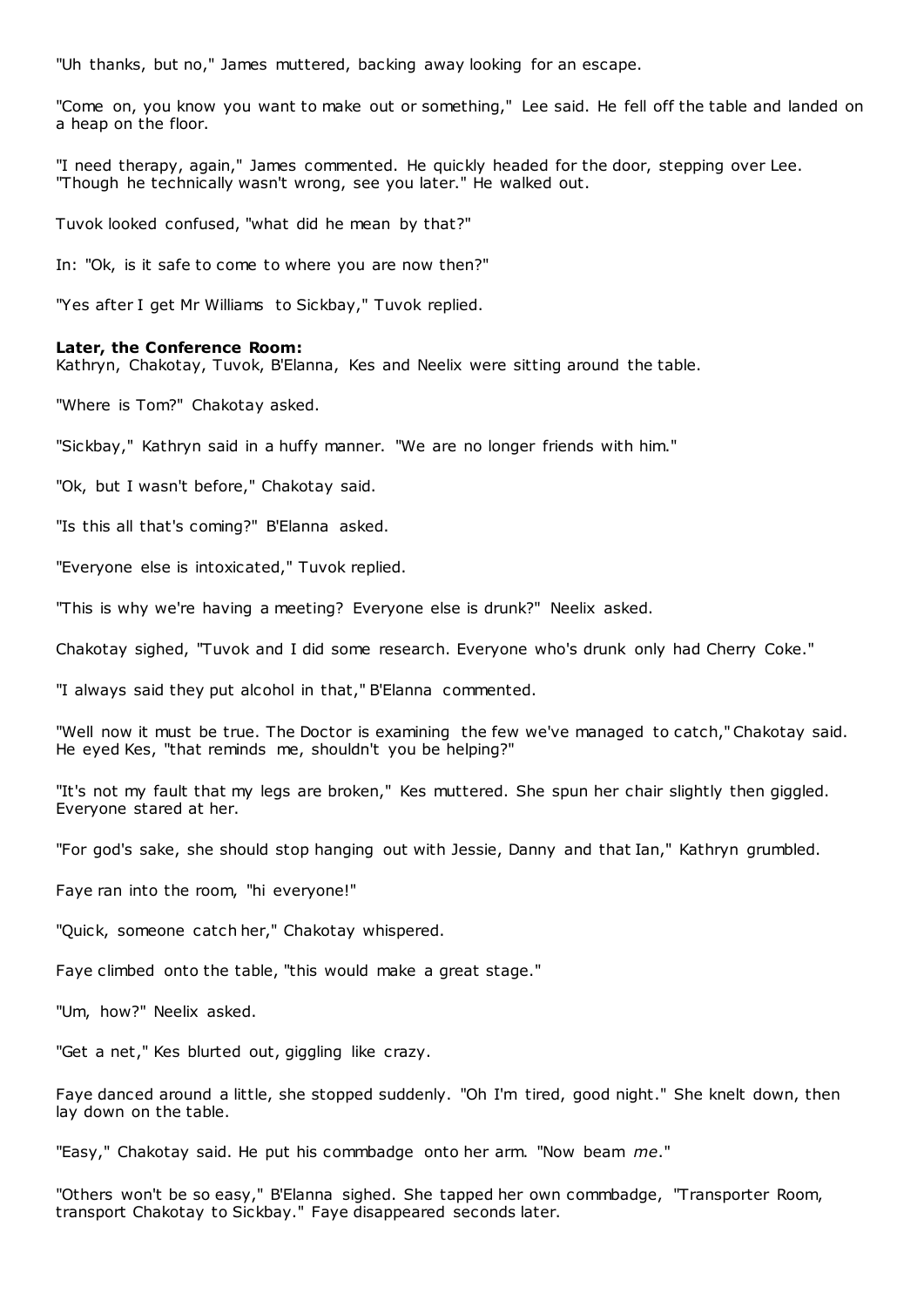"What about Kes?" Neelix asked.

"Yeah what about Kes?" Kes said.

Kathryn groaned, "I think the Doctor's got enough."

In: "Sickbay to Conference, please turn to your emergency medical channel."

B'Elanna turned her chair around, she pressed a few buttons on the wall panel. The Doctor appeared on the screen.

"I'm afraid your suspicious were correct," he said.

"What, Winnie really is plotting against me? That explains the replicator problem," Kathryn gasped.

The Doctor stared blankly, "no, but I'll look into that one next."

Chakotay sighed, "who and what?"

"Who I have no idea, what it's got vodka in it. Obviously somebody mixed that program with the cherry one," the Doctor replied.

"Ok, someone better shut down the replicators. They're no good anyway," Kathryn said.

B'Elanna nodded, "I'll get right on it." She got up.

"Tuvok, you and James get the Cherry Coke off everyone that's left," Kathryn said.

"Well he'd be very good at that," Chakotay commented, shaking his head. "Won't help him though."

"Where is he anyway?" Kathryn asked, looking around.

"What do you think?" Chakotay groaned.

"Oh, he drinks that too," Kathryn said, groaning into her hand. "Ok just Tuvok then."

"I'll help him," Chakotay said.

"What are you waiting for?" Kathryn asked.

Kes nodded her head, "what ya waiting foooorr. Take a chance you stupid whore." She laughed.

"Isn't it ho?" Neelix asked.

"And you'd know how?" Chakotay said, raising an eyebrow.

"Just a guess, I mean it sounds better," Neelix stuttered.

Chakotay shook his head on the way out, Tuvok followed.

"Everyone else, try and sober up the others," Kathryn ordered. Neelix glanced over at Kes who was spinning on her chair.

"I'm the only one left really," he said.

"Oh, well you do that. First get her sobered up," Kathryn said, she stood up.

"But Captain, what are you going to do?" Neelix asked.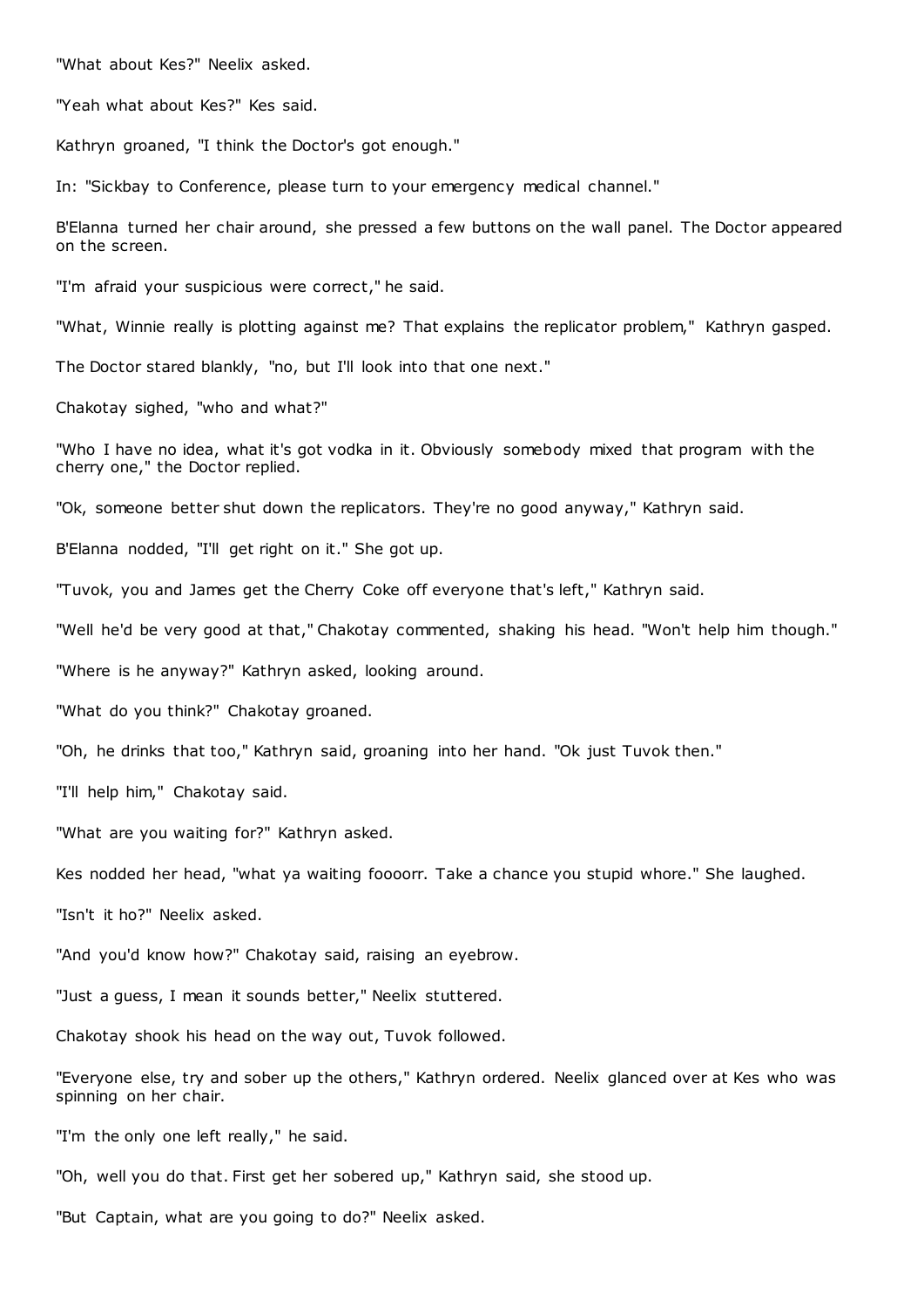"I'm going to find out who did this," Kathryn replied. She headed out.

Neelix sighed with a shrug, "ok fine." He looked at Kes, "Kes sweetie, have you tried my home made coffee yet?"

"No cos it's crap," Kes replied as she stopped spinning. "Woah," she poked Neelix in the face. "There's two of you, that's not pretty."

"I see you're just as sweet as ever drunk," Neelix muttered, pouting.

#### **Meanwhile:**

Kathryn walked across the bridge and went straight into her Ready Room. The sight she was greeted with wasn't a nice one.

"Good god, what are you doing!" she screeched.

James and Jessie looked over. "Heeey, go away we're busy," Jessie said with a giggle.

"Oh god, I'm going to wash my eyes out after this," Kathryn muttered.

"Good for you," James said. He and Jessie got back to what they were doing much to her disgust.

"Would you stop that!" Kathryn screeched again.

"Ok ok, only cos the desk's hurting my ass," Jessie groaned.

James groaned as he tried to pull himself off her, instead he fell onto the floor.

Jessie laughed loudly, "oh, I'm so drunk." She sat up on the desk. "How's my hair?"

Kathryn looked like she was ready to explode, "ok I'm going to regret asking this but, what were you planning on doing?"

"Well make out, then have more coke cos it's nice today," Jessie replied as she fixed her hair.

James pulled himself to his feet, "geez, a lot of people are falling over today."

Kathryn frowned, "huh?"

"Well Tuvok fell over. I promised I wouldn't tell," James replied. He walked over, "but he's a little drunk."

"Tuvok's not drunk, you are," Kathryn said.

"Me? I don't get drunk very easily," James said.

"Then why are you and Jessie here, um kissing on my desk?" Kathryn snapped.

"Well after meeting with her, we were in a hurry so we chose the closest place," James replied.

Kathryn pulled a face, "in a hurry, good god."

Jessie jumped off the desk, startling her, "I could do with a drink."

"I think you've had enough," Kathryn muttered.

"Hey Jess," James said, beckoning Jessie over. She giggled and rushed over. "Wanna play that game?"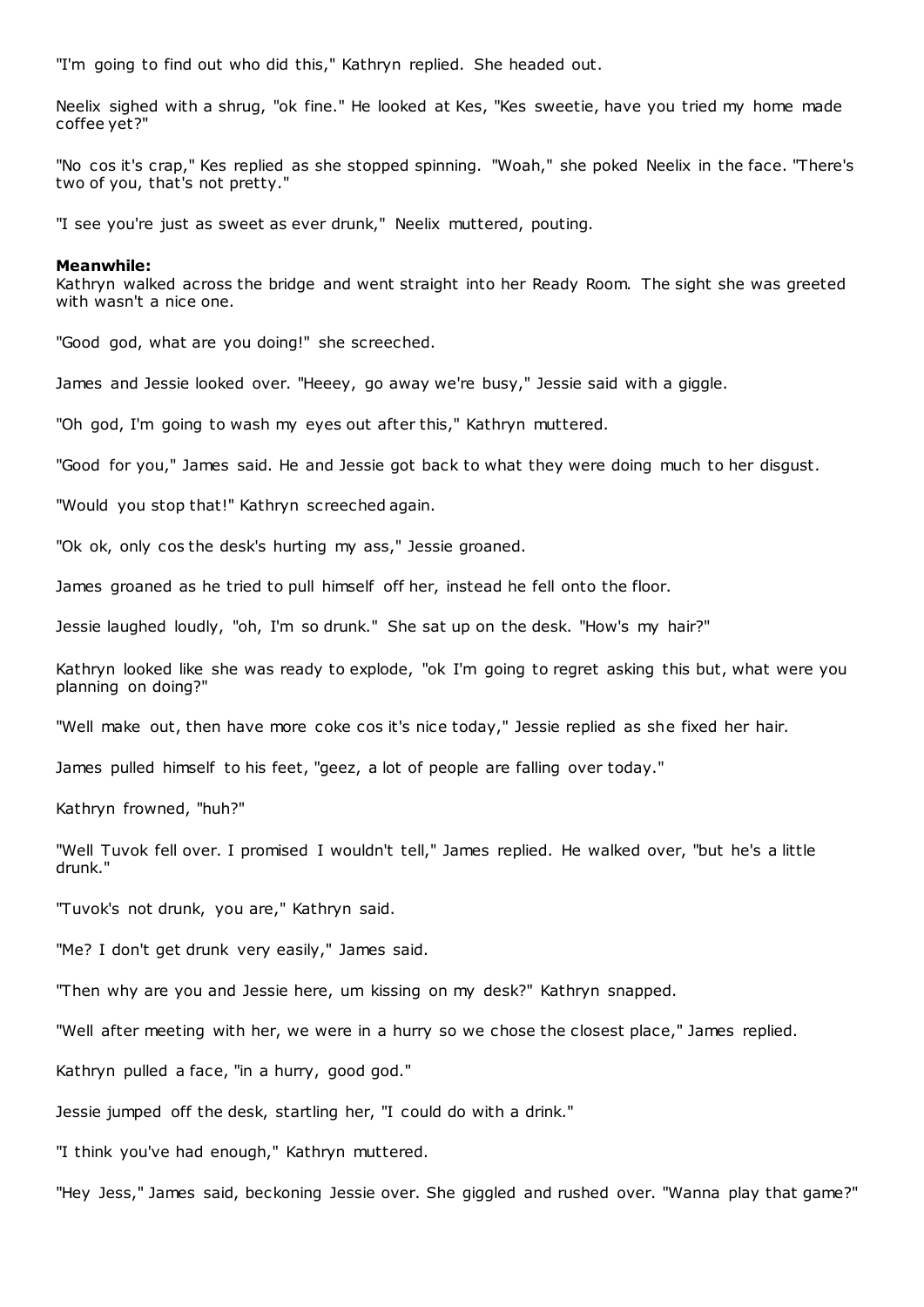"Ooh I love that game," Jessie giggled. She slipped her arms around his neck, they both continued kissing.

"Please don't," Kathryn groaned.

#### **Meanwhile, Engineering:**

B'Elanna rushed over to a station that was beeping loudly. She keyed in some commands, she t apped her commbadge. "Torres to Chakotay."

In: "Go ahead."

"Somebody's reactivated the replicators," B'Elanna said.

In: "Who?"

"I don't know, it's not even possible without my authorisation or yours and Janeway's," B'Elanna replied.

In: "Coffee's not available for several more hours, she wouldn't."

"Well when I traced it, I found that it was done at this station. I'm the only one who's used it," B'Elanna said.

In: "Deactivate the replicators, this time keep an eye on the whole system."

B'Elanna groaned, "fine like I haven't got enough to do already." She continued working at the station.

In: "Well get someone else to do it. Chakotay out."

"Most of my staff are drunk, but whatever," B'Elanna grumbled. She heard a buzzing sound come from right behind her, she turned around but nothing was there. She shook her head and turned back to the station.

#### **The Ready Room:**

The replicator made a microwave like ping sound, a cup appeared in it. Jessie glanced at it with her eyes wide. "Ooh it worked."

"What did?" Kathryn asked.

"I made it search for another coffee recipe, it must have found something," Jessie replied.

James cleared his throat, "excuse me but you're dumping me for a coffee."

Jessie tried to look innocent, "it won't be there long, that bitch will get it."

Kathryn glared at her, "oh you are really getting on my last nerve missy."

"It won't always be around, but you will and it's only temporary," Jessie said.

"Listen you, you've had more coffee than me today. I deserve that!" Kathryn snapped.

"All right fine, I'll stay here," Jessie said, slipping one of her arms back around James' neck.

"Oh ok, wait," Kathryn muttered. She kept glancing between the replicator and the two drunk lovebirds. "Let her have the coffee or this. No coffee or coffee."

"For god's sake, it's only a coffee," James groaned.

Kathryn and Jessie both stared icily at him. "Only coffee?" Jessie stuttered.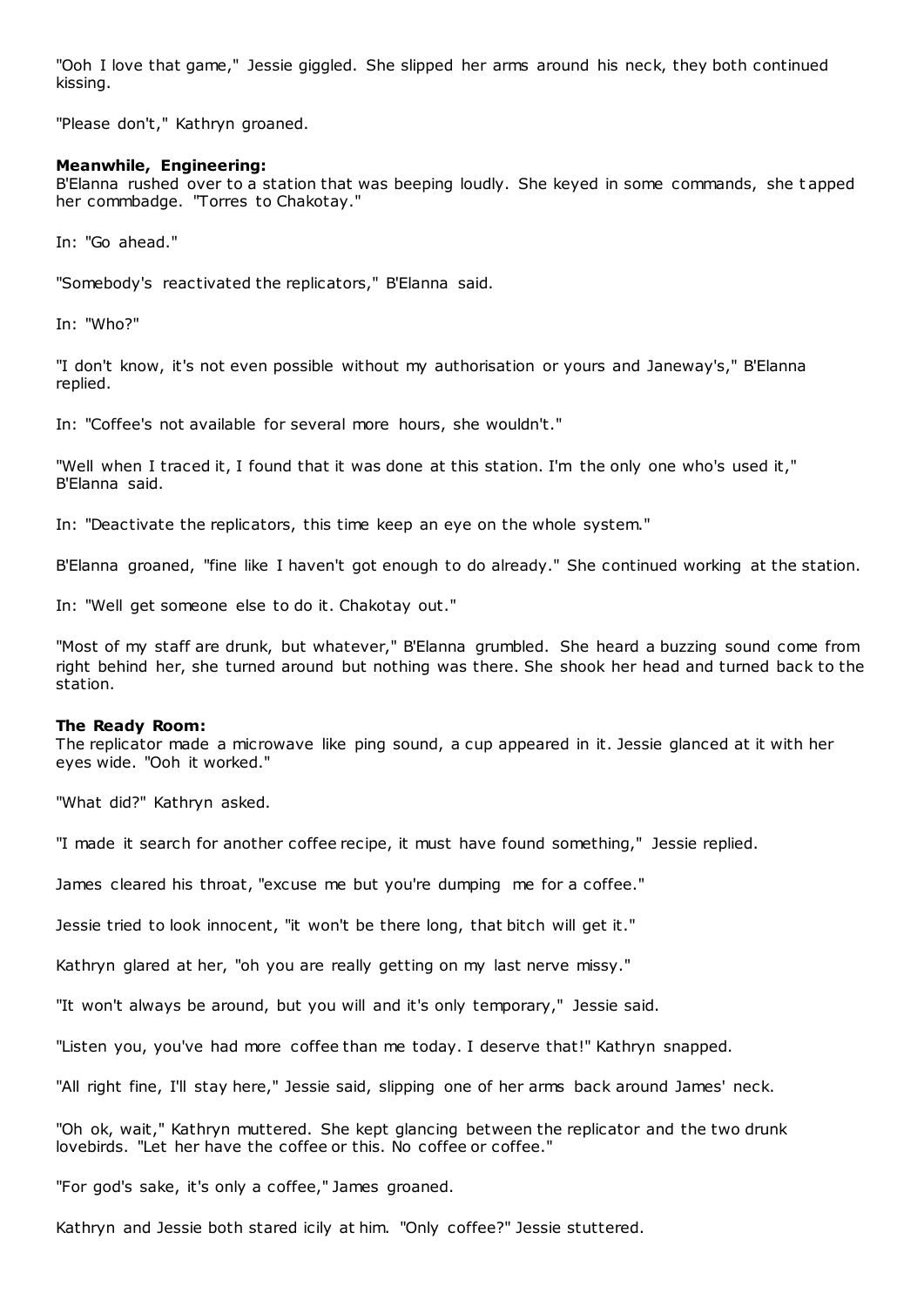"There's the impression again," James muttered.

Kathryn's eyes lit up, "oh wait a minute. I've got it!" She ran out of the room.

"Oh well, it's mine then," Jessie said.

Kathryn ran back in, "Jessie, have the coffee and share it with him."

"Why?" Jessie asked.

"That's it, if you make me drink that we'll not make out anymore," James grumbled.

"That would be a shame," Kathryn muttered sarcastically. "Just share it, if you do, I'll get more of that Cherry Coke."

"Oh I don't know, I like making out," Jessie muttered with a pout.

Kathryn pulled a face, "yes whores do. Just do it or I'll give it to someone else and drink the coffee myself." She walked out.

"We'd better do as she says," James said.

"For now," Jessie said.

#### **The Conference Room:**

"I'm telling you. Somebody spiked the coke on the same day as something goes wrong with the coffee replicating. It's a conspiracy," Kathryn said.

Chakotay put on his thinking cap which was sky blue, making almost everyone in the room snigger. "Or maybe somebody wants as much of the crew drunk as possible."

"Good god, where did you get that?" Neelix sniggered.

Chakotay stared at him, "you're giving me fashion criticism, who'd have thought?"

Tuvok raised his eyebrow, "logic would suggest that *spiking* a more popular beverage would be more effective."

"That's true," Neelix said, nodding his head. "That guy called logic is really smart, never seen him around though."

"Logic is not a guy, Mr Neelix," Tuvok said.

"Oh sorry, logic sounded like a boys name," Neelix giggled.

Kathryn groaned, "enough of this. Chakotay take that ridiculous thing off."

"Fine but it helps me think," Chakotay muttered as he took his cap off. "As I was saying, coffee is excellent for sobering up drunk people. So if an alien for example wanted to incapacitate the crew, it would have to make sure they can't be cured."

"So what do we do now?" Kathryn asked.

"Well with the coffee banned we can't sober the crew that way, but we can stop them getting worse or anyone else getting drunk," Chakotay replied. "We've got to find who's doing it."

Kathryn sighed, "actually there is something we can do."

The three guys turned to her. "What's that?" Neelix asked.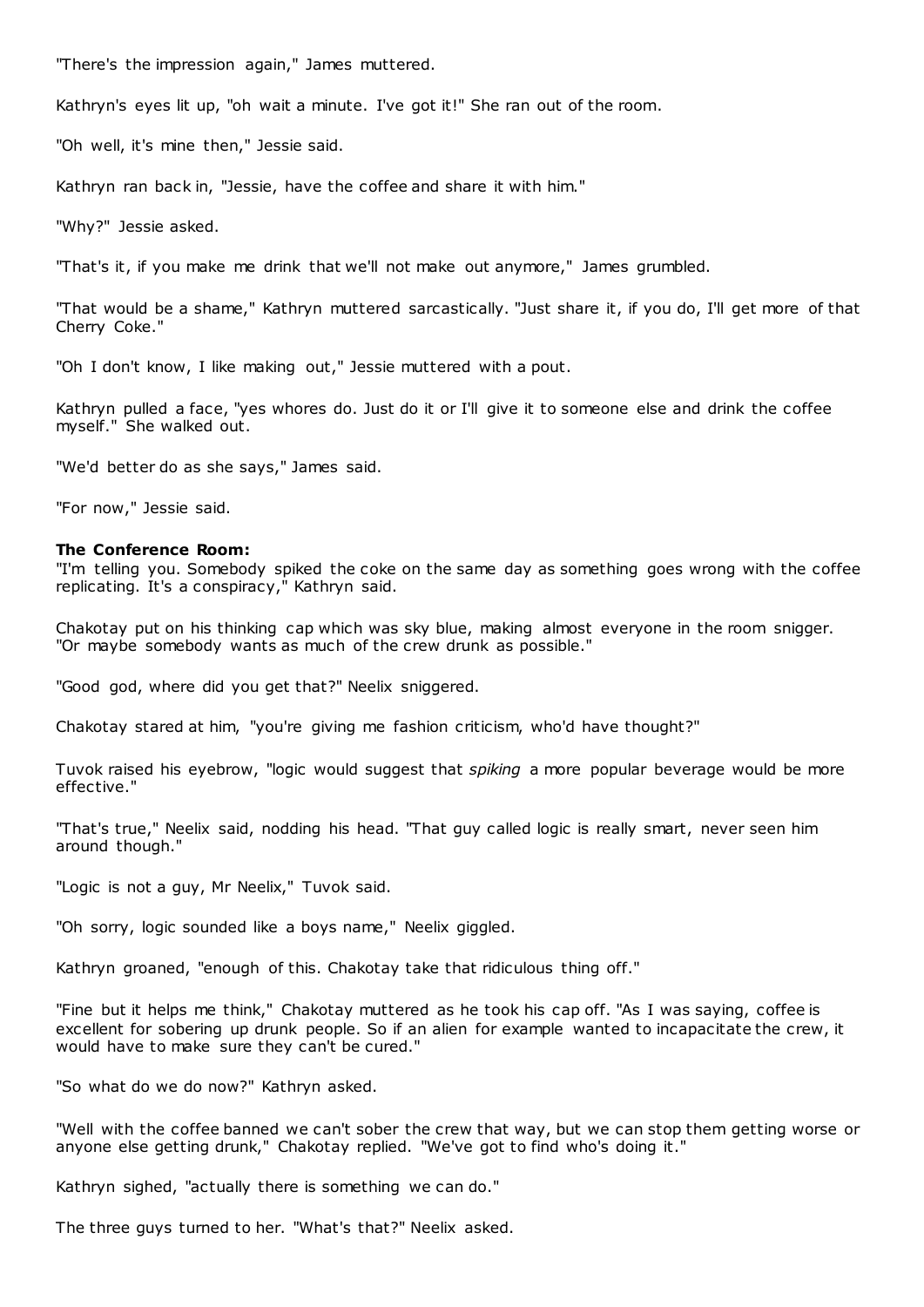"Do you still have your home made kind?" Kathryn asked.

Neelix grinned, "yes of course, not many people order it."

"Not surprising," Chakotay muttered quietly.

"All we have to do is somehow get it into the air, this'll sober up everyone," Kathryn said.

"And make some high on caffeine, but it's a good plan," Chakotay said.

"Indeed but this does not stop whoever's doing it, from doing it again. Unless it is a practical joke," Tuvok said.

In: "Sickbay to Janeway."

"Go ahead," Kathryn said, tapping her commbadge.

In: "You'd better get here Captain, this is very strange."

Kathryn glanced at the others, "on my way." She tapped her commbadge, "Tuvok, Chakotay come with me."

"What should I do Captain?" Neelix asked.

Kathryn sighed, "get that coffee of yours boiled, and make sure it's underneath one of those ventilators. That sound do it, right?"

"Might not be enough," Chakotay replied.

"Then find a way to get more of it into the air, god I'm dying for anything," Kathryn replied.

# **Sickbay:**

Kathryn, Chakotay, Tuvok and the Doctor were standing around the biobed, where B'Elanna was sitting. Kes was busy throwing hyposprays up into the air in the background.

"What happened?" Kathryn asked.

"I don't know. I was trying to disable the replicators, again, and something attacked me from behind. Next thing I know, I'm here with the Doctor in my face," B'Elanna replied, turning her attention to the Doctor in the last sentence.

"I don't mean too, people just happen to wake up when I look at them," the Doctor said w ith a pout.

"Maybe you should stop getting so close to them, someone might be still drunk and try to kiss you or something," Chakotay sniggered.

"Aah aah get it on," Kes sang as she climbed onto a used biobed. "Cos I wanna hear my record on the radio, get it on."

Kathryn rolled her eyes, "so something attacked B'Elanna out of nowhere while she tried to get the replicators back. Doesn't anybody find that suspicious?"

"Kinda," the Doctor shrugged. "But you haven't kept me in the loop so..."

"Our theory is that aliens have spiked the coke, deleted coffee from the system, just to try and take over the ship," Chakotay said.

"That's the stupidest thing I've ever heard," the Doctor muttered.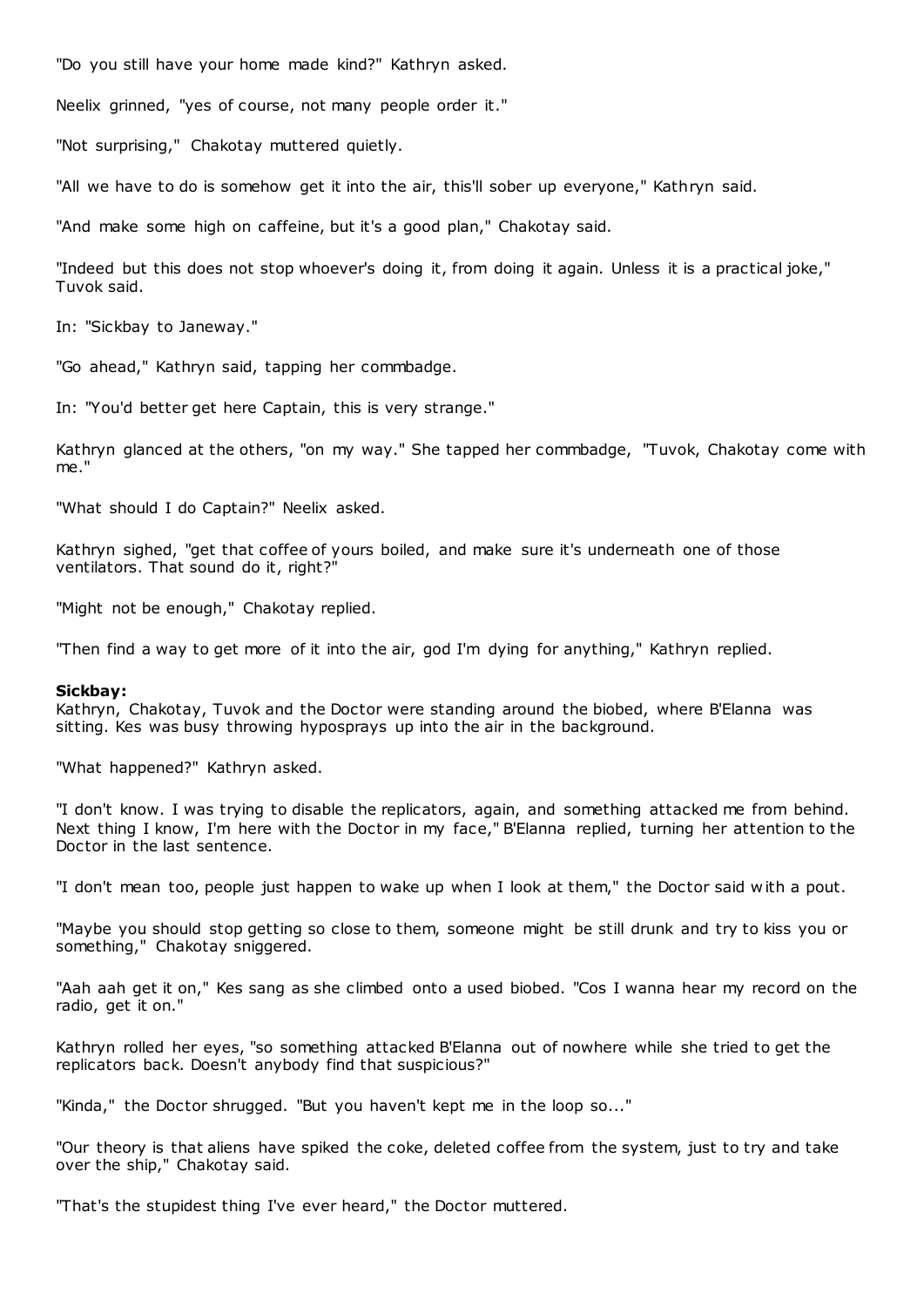"Great and now they've deleted the Doctor's memories of the last two years," Kathryn sighed.

"Indeed," Tuvok commented.

"Right, but something did attack me so it makes sense," B'Elanna said. "I did hear something behind me a few seconds before hand, but I didn't see anything."

Kathryn gasped, "I told you, didn't I tell you!"

Chakotay frowned, "you've told me a lot of things, help me out."

"The invisible alien is doing it, and you said that it didn't exist," Kathryn said. She narrowed her eyes, "who's side are you really on?"

"Kathryn, if it really was there, how did James see it? I don't think Slayers have magical powers," Chakotay muttered.

Kathryn's eyes lit up, "oh that would be so neat."

"This is ridiculous, we don't have many senior staff left that have a sane or sober state of mind," Chakotay sighed.

"I wouldn't worry, we've had worse," the Doctor said. "These aliens must be cloaked or very fast, I think that the former is more likely."

"So what do we do?" B'Elanna questioned.

"I think we should just stick to the first plan, cure the crew first," Kathryn replied.

"But the aliens might do it again," the Doctor said.

"Yes but with the rest of our staff sober again, we'd have a better chance of combating them. None are going to be stupid enough to drink it again," Kathryn said.

Chakotay raised an eyebrow, "are you sure about that?"

"Shut up, I want some coffee damn it!" Kathryn yelled, stamping her foot. Everyone but B'Elanna and Kes took a step backwards. "This is the only way we can do it until the aliens are gone."

"Is that what we really want? You're unbearable either way," B'Elanna commented.

"Don't anger her more," Chakotay whispered.

"Doesn't matter, I already told Neelix to make his coffee airborne," Kathryn said.

The Doctor looked worried, "but the only person who tried that coffee Neelix made was Sid. Don't you know what means?"

"Which one's Sid? I thought that one died," Kathryn said.

Chakotay shook his head, "no not this again, Suder died."

"Who?" Kathryn questioned. Everyone groaned.

# **Later:**

*Chief Medical Officers Log Supplemental. As expected the cure for the drunk crewmembers has caused a few side effects. However it has helped us kill two birds with one really sticky and gooey coffee stone. Too bad nobody brave enough is around to clean up the mess.*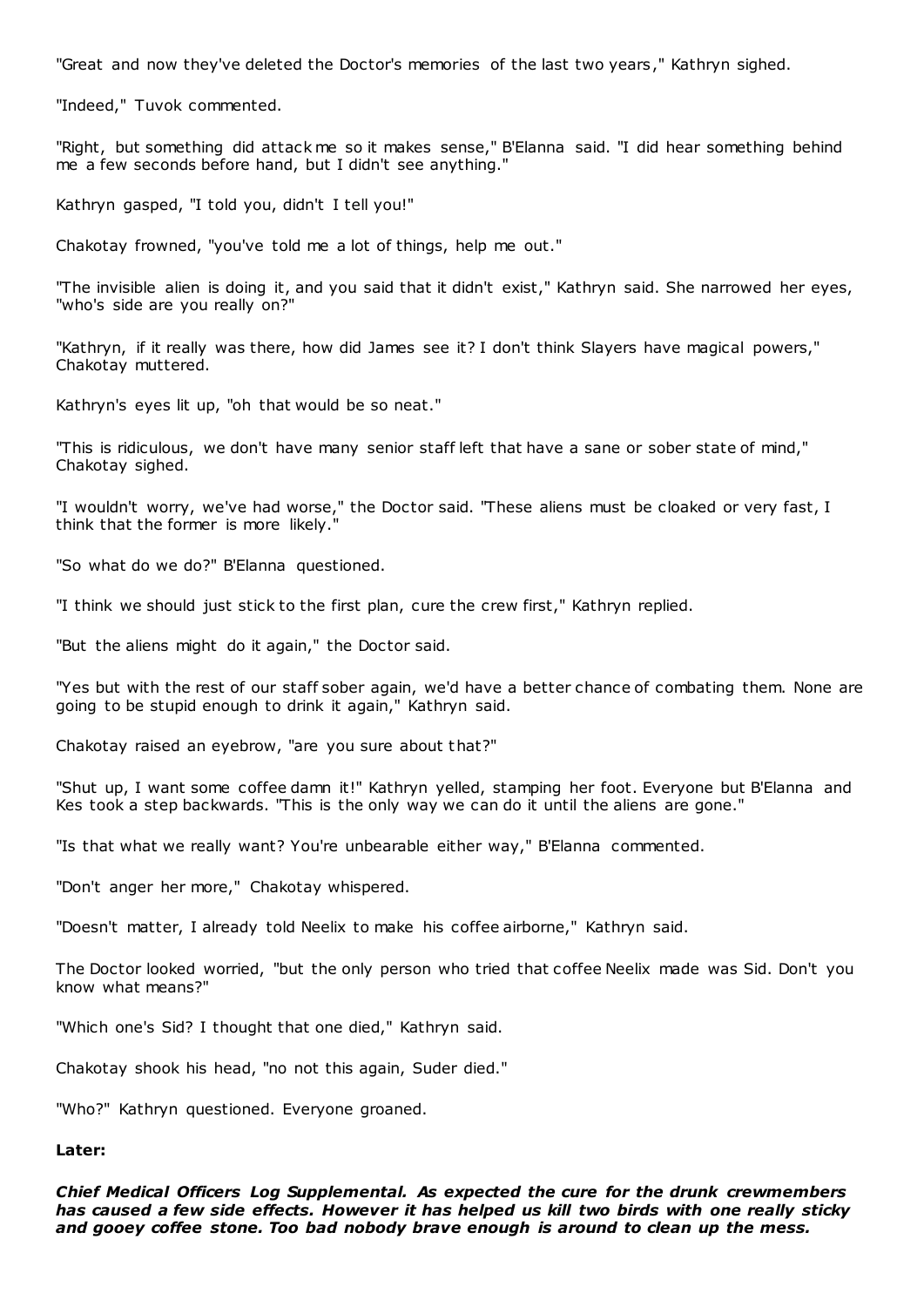*Commander Chakotay's Log Supplemental. The cure for the drunk crewmembers has worked like expected. However our theory about the aliens banning coffee because it cures drunkness was wrong, they just really don't like coffee and Neelix's must have been a killer for them. That's not a problem though compared to what the cure has done to the Captain. Oh and from now on, the Cherry Coke wasn't spiked, it was infected with a virus. This is to protect the crewmembers who think that being drunk was no excuse for being THAT bad. That is all.*

#### **The Bridge:**

The entire room was filled with about five rather large spider looking things, lying on the ground.

"Tom, come out they're all dead," Chakotay groaned.

"No!" Tom yelled from the turbolift.

Harry walked in via the other turbolift, he gaped around the room. "Why is there big spiders lying around?"

Chakotay looked around the room, "the question you should be asking is why haven't they been cleaned up yet."

"Ok. Why haven't..." Harry started to ask.

"No one's brave enough to touch them," Chakotay replied.

"Where's Tom?" Harry asked.

"I'm not coming out until they're gone!" Tom yelled.

Harry smirked, "ah right. What about Janeway and Jessie, they're not here."

"Well no doubt the coffee filled air got Jessie high just like with Janeway," Chakotay said, shuddering slightly. "Though the Captain is most likely worse."

"Why, cos she was drunk before getting the dosage?" Danny questioned.

"Maybe, but Jessie would never try hitting on a nameless guy while high," Chakotay replied. "And then try and drag him into her quarters."

Danny sniggered, "well yeah, only Janeway's stupid enough to like you." Chakotay glared at her.

Neelix ran into the bridge from the turbolift Harry came out of. "Commander, we have a problem!"

"What, did somebody let Janeway out of the Ready Room? I spent ages finding a way to lock that up!" Chakotay asked frantically.

Tom sniggered from the other turbolift, "what ever happened to Kathryn?"

Neelix shook his head, "no it's not that bad, well it depends. There was still some of the spiked Cherry Coke hanging around the Mess Hall, I was going to get rid of it but it's gone."

"Oh god, somebody must have drank it," Chakotay stuttered.

"According to the people who were in the Mess Hall when I noticed, it hasn't been there all morning," Neelix said.

"Well that's ok, whoever drank it will just wake up with a headache or something," Danny said.

Chakotay sighed in relief, "true true."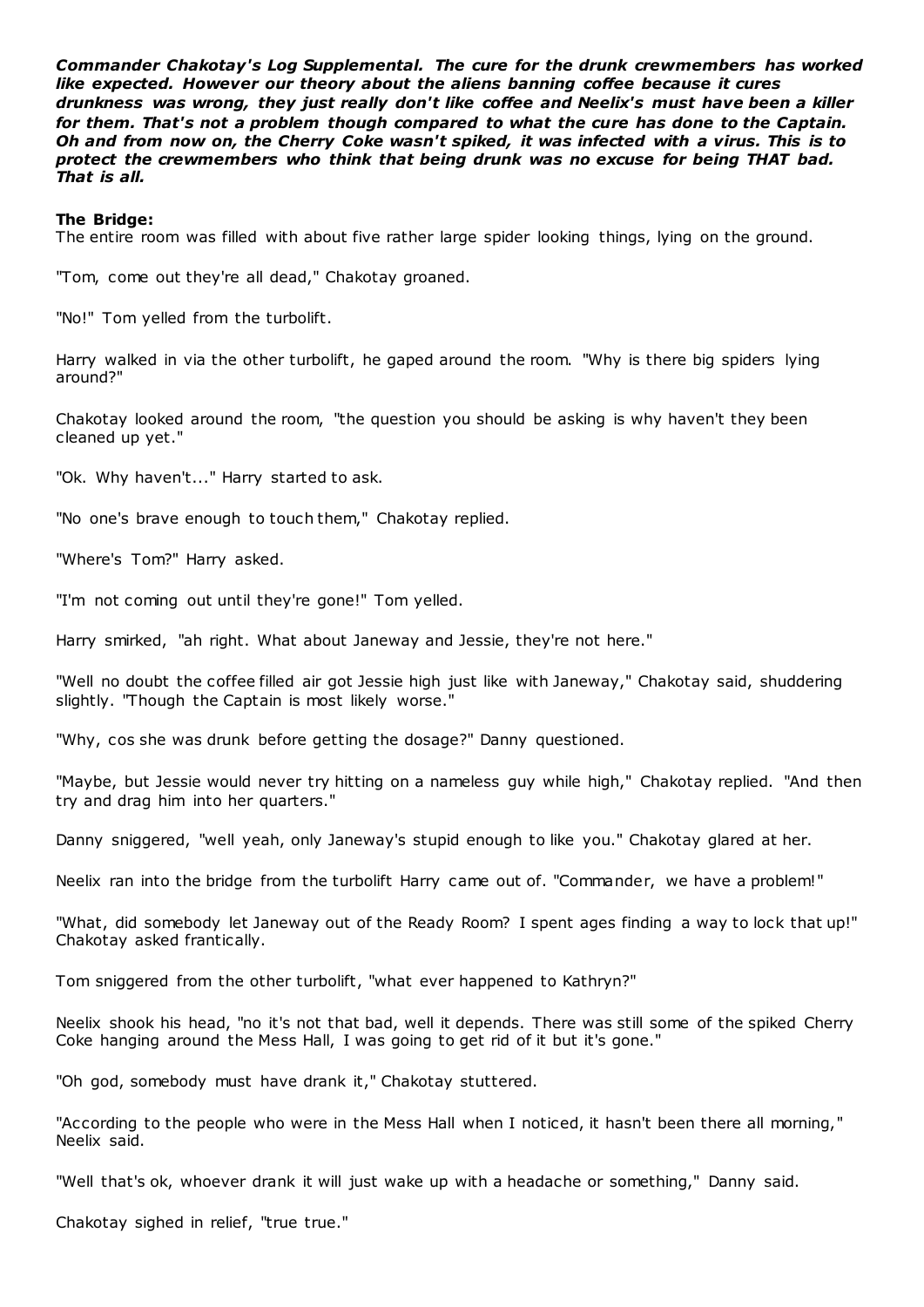# **Meanwhile, James/Jessie's Quarters:**

Jessie woke up in her own bed, she groaned as she held her head. "What the, what happened?" she muttered, looking around. She felt some movement next to her, this made her eyes widen in horror, "oh god, please for the love of god be James."

Right on cue James' head appeared from under the covers, "what the hell?" He looked around the room, eyes widening in panic. "This isn't my room, it's too clean. Oh god, who's room..."

"Oh thank god it is," Jessie sighed in relief.

James jumped a little and looked over at her, "is this your room? Please tell me it's your room."

"Yeah, who elses would it be?" Jessie asked.

"Well I don't know. You wake up in someone elses bed, with nothing on, no memories of what happened, you get a little paranoid," James muttered.

"Oh, you too? Great," Jessie groaned.

"You said this was your bed," James said.

"No no, I didn't mean that part," Jessie muttered.

"Ok, what's the last thing you remember?" James asked.

Jessie tried to sit up, taking the sheet with her, "well, I was in the Mess Hall, you were there. We sat down to have a drink and that's it."

"You know, I bet that coke was still spiked," James said.

Jessie groaned, "you think?" She turned a little pale, "oh god, we must have been so hammered. God knows what we did."

"Um, I think it's obvious," James said.

"Before that," Jessie muttered. "And specifically with that."

"Well if we get some strange looks, comments etc , we'll know we did something embarrassing," James said. "As for specifically, we'll leave that to Danny's sick imagination."

Jessie pulled a face, "I'd rather not."

# **Meanwhile, the Ready Room:**

Kathryn was lying on the sofa, lots of coffee cups were lying on the floor surrounding her. She woke up looking startled, "oh god! Chakotay get in here!"

About a minute later Chakotay rushed in. "What, what?"

"Did I try and drag you into my quarters?" Kathryn asked.

"Yes, several times," Chakotay replied.

"And throw a cup of coffee on you?" Kathryn asked.

"Yes," Chakotay bluntly replied.

"And then..." Kathryn started to ask.

"I'm going to save you the trouble, yes to all above," Chakotay replied.